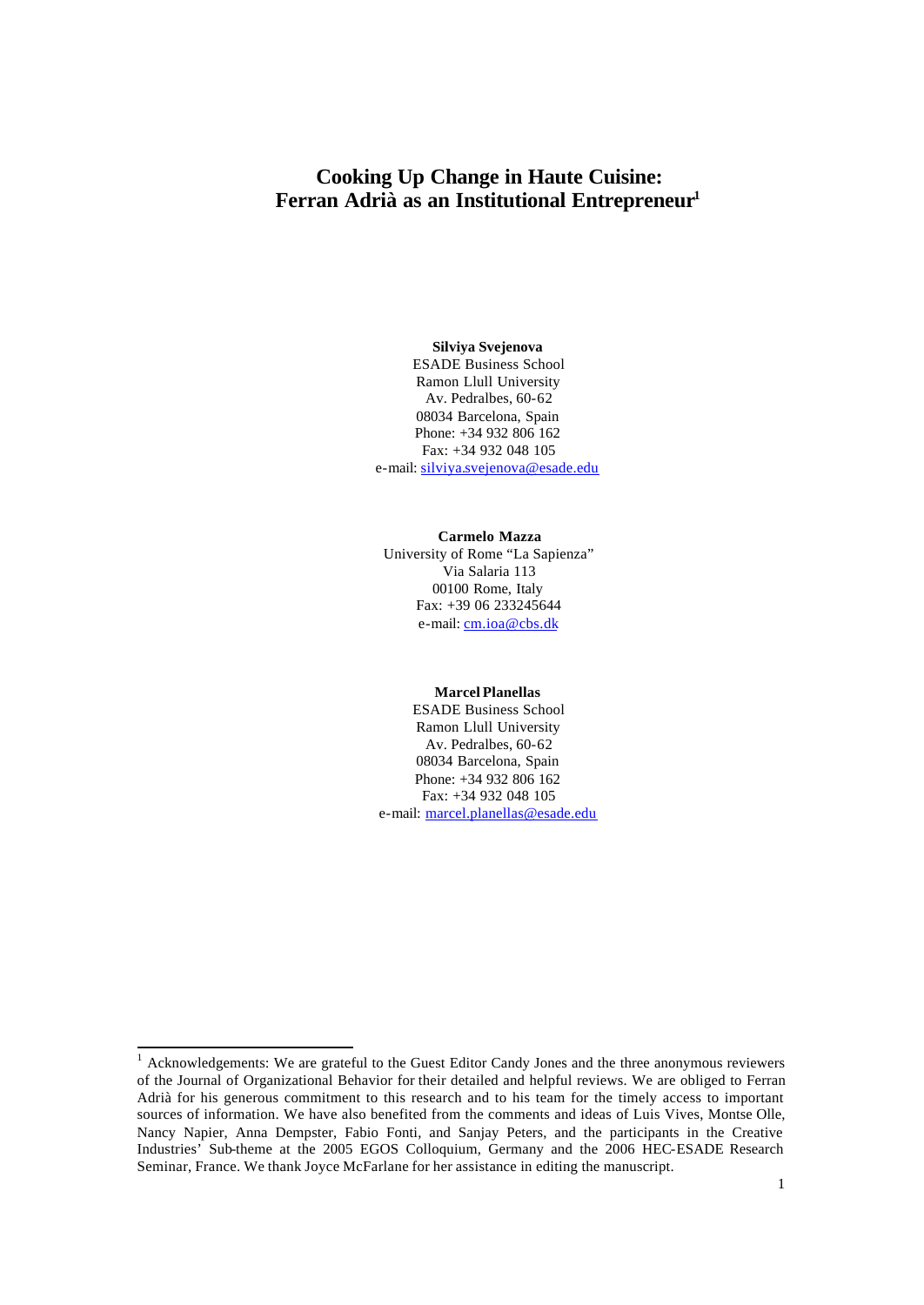## **Cooking Up Change in Haute Cuisine : Ferran Adrià as an Institutional Entrepreneur**

### **Summary**

Based on a longitudinal, inductive study of a critical case from a cultural sector, this article explores how institutional entrepreneurs initiate change. Our explanation points to four mechanisms: *creativity* that generates continuous flow of new ideas; *theorization* that takes stock of these ideas; *reputation* within and outside the field that endorses ideas as worthy of attention, and *dissemination* that brings ideas to the public domain. As novel ideas challenge received practices in the field, paradoxes of logics and identity emerge and provide potential for change.

The study contributes to institutional theory by examining a preliminary, understudied stage of institutional change that provides a potential for change. Further, it shows how institutional entrepreneurs engage in the theorization and dissemination of their work. Finally, it reveals how reputation plays a critical role in the dissemination of new ideas and thus in the shaping up of the paradoxes and the potential for change.

Key words: *creativity, theorization, reputation, dissemination, paradoxes, haute cuisine.*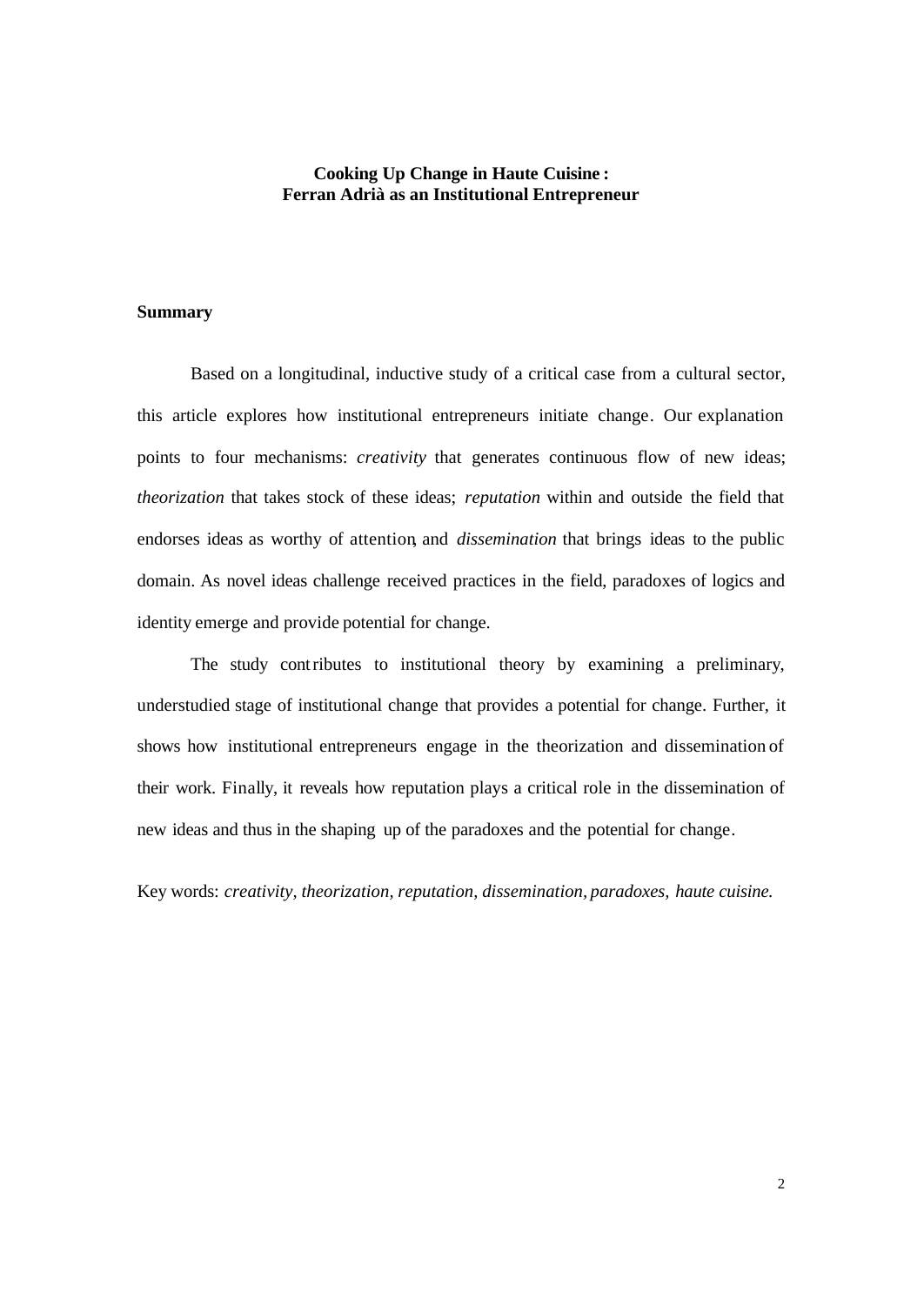### **Cooking Up Change in Haute Cuisine: Ferran Adrià as an Institutional Entrepreneur**

Barcelona, not Paris, is now the vanguard capital of Europe – not least because of its wildly experimental cooking. And no one there is cooking more daringly and ingeniously than Ferran Adrià.

*The New York Times Magazine, August 10, 2003*

The latest wave in cooking incorporates ingredients from all over the world, in unlikely combinations. The emblem of this movement is Ferran Adrià, the chef-owner of El Bulli, on the Costa Brava, in Spain... His restaurant is open only six months of the year; Adrià spends the rest of his time in a laboratory kitchen in Barcelona, experimenting with new recipes. He changes the menu of El Bulli constantly, adding dozens of new items each year. Adrià's influences are overtly scientific: using a nitrous-oxide canister, he prepares "foams" out of cod, pine nuts, asparagus, and mushrooms; ... waiters at El Bulli instruct how and when and in what order to eat the food, as if choreographing a complex chemical reaction. ... From black-truffle lollipops to polenta ice cream through twenty-nine tapas-size courses that sometimes include seawater mousse and pulverized Fisherman's Friend lozenges and spaghetti noodles made from Parmesan cheese - meals at El Bulli can last six hours.

*The New Yorker, May 12, 2003*

Ferran Adrià – l'alchimiste - est-il le plus grand cuisinier du monde? *The cover of Le Monde, January 25, 2004*

# **INTRODUCTION**

Ferran Adrià is the Spanish celebrity chef-owner of the three-Michelin-starred restaurant elBulli<sup>2</sup> on the Costa Brava, two hours north of Barcelona, the best restaurant in the world according to the UK magazine "Restaurant". The global media has pronounced Adrià the Picasso and the Dalí of haute cuisine, the world's best chef, and one of its most influential citizens. His innovative genius transpires in extraordinary dishes such as *pastilla gelada de caipirinha* (frozen pastille of caipirinha), *carbassa en textures amb desgranat de pomelo* (pumpkin in textures with grapefruit segments), or *quinoa gelada de foie-gras d'ànec amb consomé* (frozen duck foie gras quinoa with consommé). Adrià's artistry is in the contrasts (hot-cold, soft-crunchy, solid-liquid, sweet-savory), the concepts (e.g. foams), the techniques (e.g. spherification), and the creative methods (e.g. deconstruction). His creativity has become the engine of the New Spanish cuisine and a major reference in the field of international gastronomy.

<sup>&</sup>lt;sup>2</sup> "el bulli" means "small bulldog" in Catalan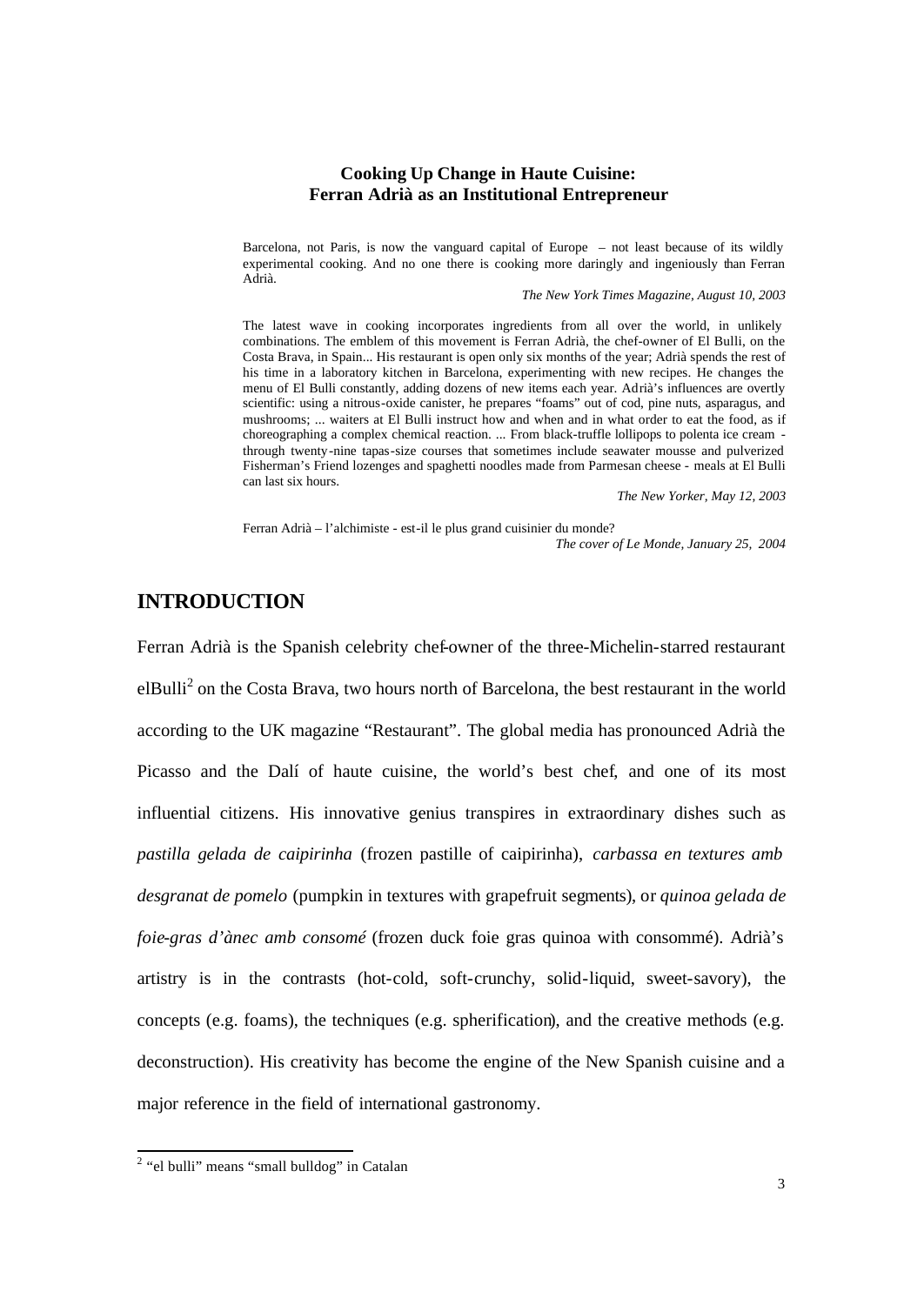How did a self-taught chef copying classical and nouvelle cuisine recipes by the book in his early career become a celebrated original winning plaudits from both the profession and critics alike? How, after working for a decade in the remote elite restaurant elBulli (which already had two Michelin stars when Adrià joined it in 1983), did he manage to break free from tradition, and become the emblem of a new wave in cooking? These questions have significance beyond the particular case of the chef Adrià. They point in the direction of an under-studied yet increasingly important issue in the institutional literature: how institutional entrepreneurs initiate change.

Institutional entrepreneurs are actors who seek to replace existing logics (DiMaggio, 1988). However, "the source of their entrepreneurial ideas and how these ideas are assoc iated with institutional change remains unclear" (Thornton, Jones, & Kury, 2005: 127). A nascent stream within the institutional literature argues that the strategic use of language, by which entrepreneurs theorize their new ideas, is a means to making shifts in institutional logics (Suddaby & Greenwood, 2005). Greenwood, Suddaby and Hinings (2002) examined how professional organizations engaged in theorizing to legitimate change. In this process of theorization, organizational failings were conceptualized and linked to potential solutions (Greenwood et al., 2002).

Theorization has been acknowledged important in legitimating change. However, its role as a precursor of change has remained understudied. Further, attention has been placed mostly on the role of specialized actors and gatekeepers – critics, journalists, art historians – as theorizers. For example, theorization in the shape of articles and editorials by culinary journalists in France increased the abandonment of classical cuisine (Rao, Monin, & Durand, 2003: 835). In the rise of Impressionism, while painters made some theoretical arguments on their techniques, it was the critics who presented these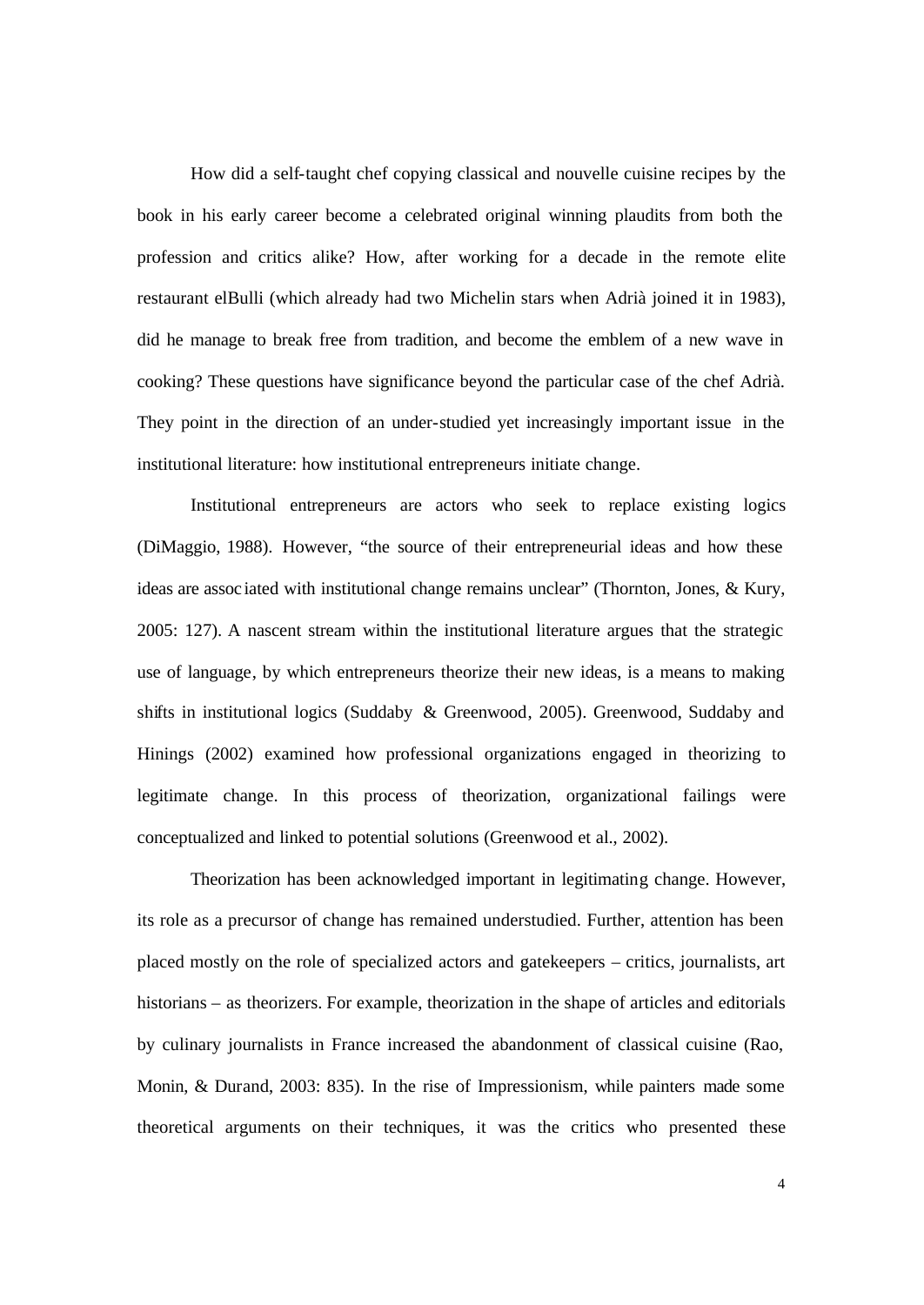discussions as organized theories (White & White, 1965).

Successful theorization is followed by diffusion, which is characterized by patterns and mechanisms used in spreading ideas within organizational communities (Greenwood et al., 2002). Diffusion also encompasses the adoption and acculturation of an innovation by the recipient population (Kaufman & Patterson, 2005). However, research on diffusion has been predominantly "relational" and has overlooked the role of power and status in the process (Kaufman & Patterson, 2005).

This paper focuses on a particular way of setting a change process off. It contributes to the institutional literature by defining essential and understudied initial steps that shape the potential for change, such as creativity, theorization, reputation, and dissemination. Drawing on the case study of a renowned institutional entrepreneur in a cultural industry field, we suggest that commitment to creativity generates a continuous flow of new ideas. It is achieved through methods for creativity and organizing that provides dedicated space, time and teams working on new ideas. Theorization takes place through record-keeping, self-reflection, and categorization, while reputation is shaped through the actor's efforts to project and protect new ideas and in turn leads to these nove l ideas being seen as worthy of attention and dissemination. Once in the public domain, the new ideas generate paradoxes with existing logics and identities in the field. Thus, this is a paper about the potential for change. Explaining whether, and to what extent, institutional entrepreneurs succeed in the change effort is beyond the scope of the study.

The paper is structured into four sections. In the first, we discuss the research methodology. In the second, we shed light on the context and setting of the study. Next, we advance and discuss the key findings, developing a theoretical model of change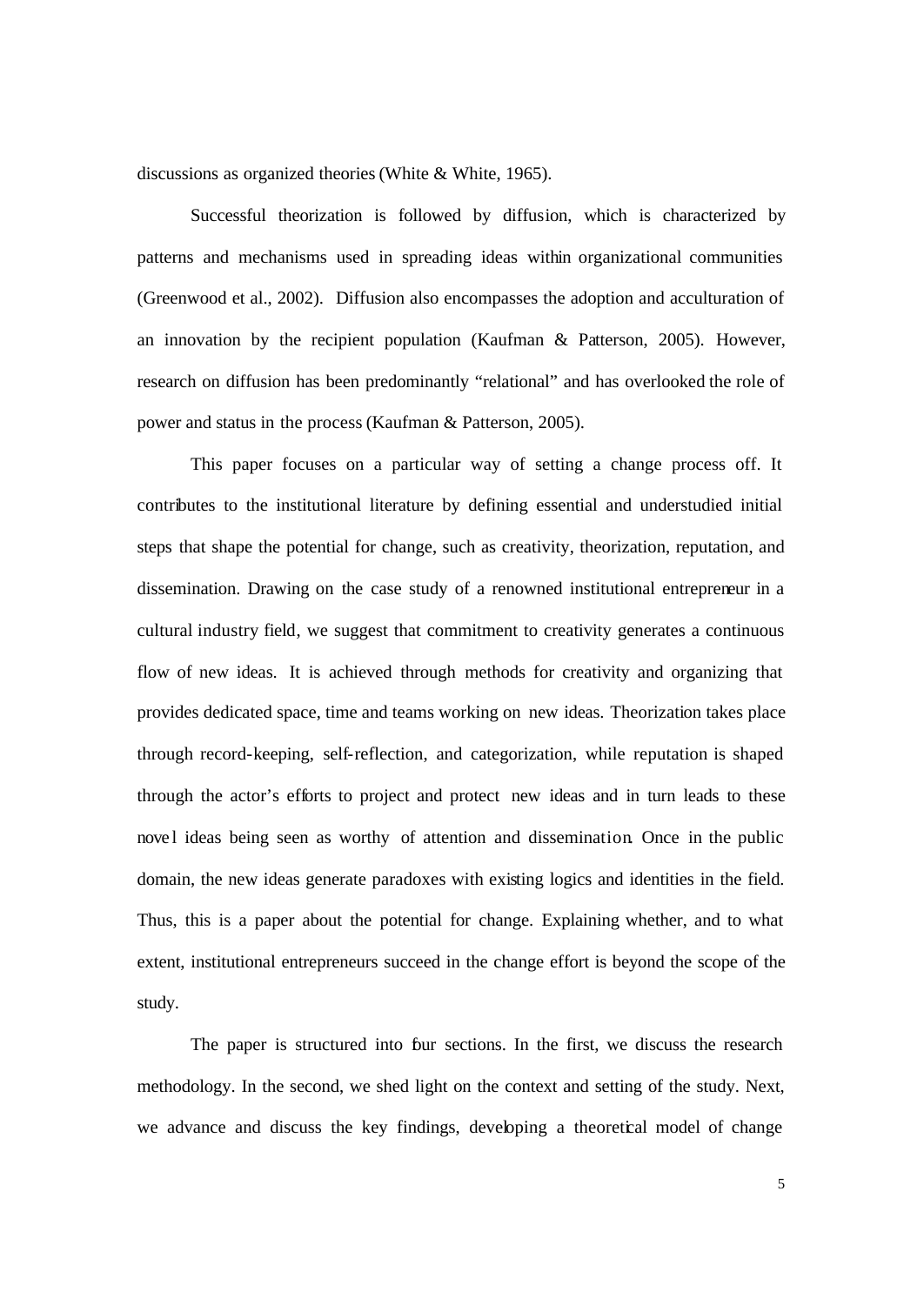initiation. Finally, we conclude the study and outline avenues for further research.

## **RESEARCH METHODOLOGY**

We conducted an in-depth study of the trajectory of Spanish haute-cuisine chef, Ferran Adrià, for the period 1980-2006. It is a critical case (Yin, 1994) of a creative individual who, having learnt the conventions and understood the boundaries of the international and local culinary fields, embarked on a quest for a personal style that challenged conventions and crossed boundaries. The study design was inductive and open-ended. We sought to identify themes from the data (Ibarra, 1999). Several iterations between data and extant literature took place before themes, related concepts and relationships took on shape and clarity.

## **Data Collection**

Data came from a variety of sources. *First*, we accessed the electronic press archive of elBulli and read through hundreds of articles and interviews in newspapers and magazines. *Second*, we collected press clippings from the local, national, and international press, as they appeared. *Third*, we drew heavily from the personal accounts of Ferran Adrià and his partners, Juli Soler and Albert Adrià (Ferran's sibling), as co-authors of five books dedicated to the evolution of elBulli's cuisine, covering the period 1983 to 2004, and totaling over 2,000 pages with accounts of creative, organizational, management and cuisine-related aspects of their trajectory. *Fourth*, in December 2005 we interviewed Ferran Adrià in elBullitaller, his creativity workshop in Barcelona. The hour-long interview was recorded and used in the data analysis. We took observational notes during the visit, and compared impressions after it. Five additional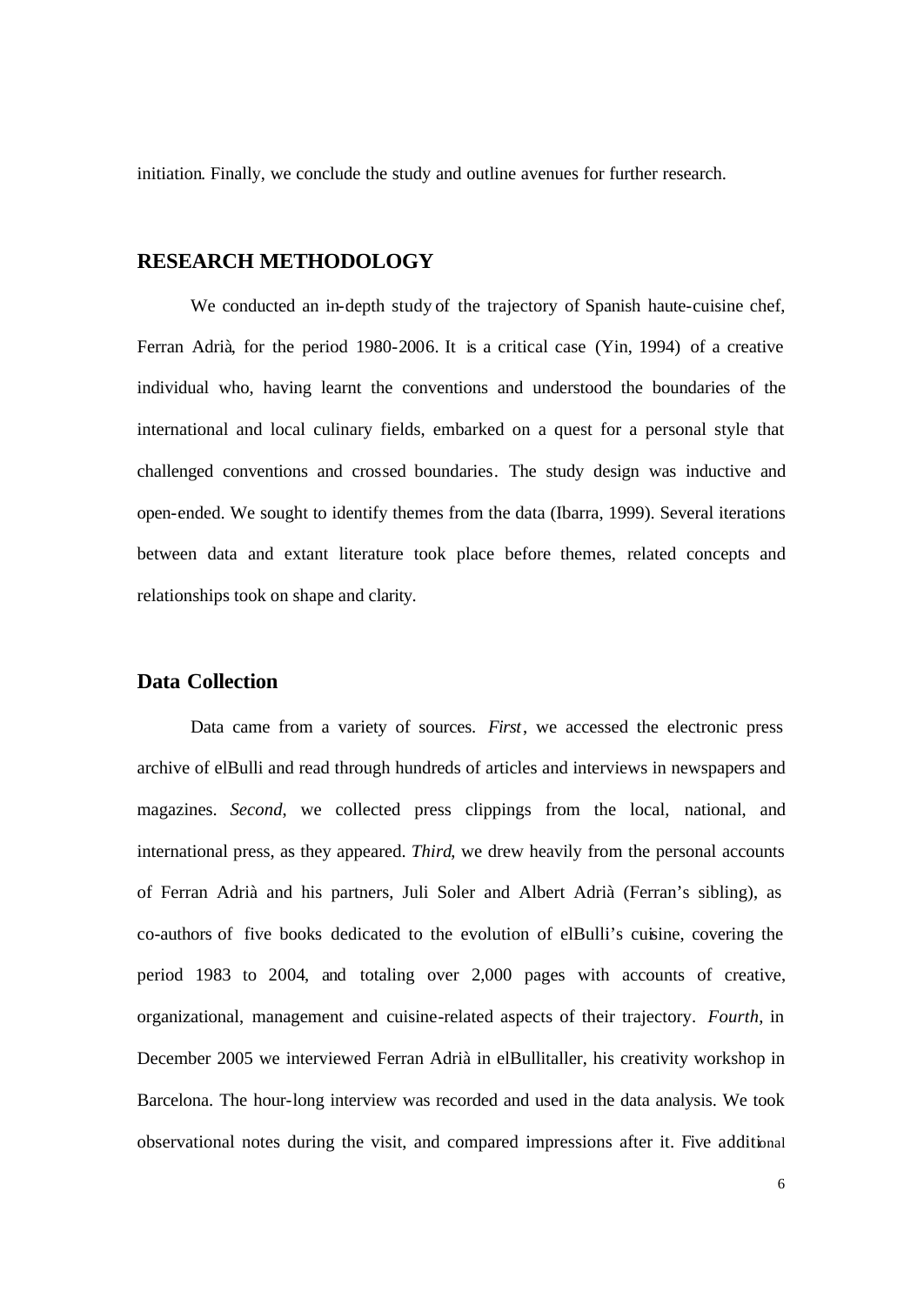meetings were held in Spring 2006, bringing up to 12 hours the interactions with the chef and allowing for a deeper understanding of his work and evolution. We also visited elBullicarmen, the unit that coordinates the chef's consulting activities and businesses. We were provided with videos of the restaurant and different innovative techniques, as well as extensive documentation on the ir history and creative philosophy.

*Next*, we studied a 50-minute documentary on Ferran Adrià (Herrero & Casal, 2004), in which the chef explains his creative methods, techniques, and concepts. We also interviewed an expert who helped us understand the evolution of Spanish creative cuisine. *Finally*, we also included accounts of former collaborators of Ferran Adrià (e.g. Abellán, 2005). In addition to sources on Ferran Adrià, we also reviewed sources on the evolution of the Spanish and international gastronomy fields. Appendix A provides a list of the data sources that allowed us to develop a holistic understanding of the case, and served as the basis for unraveling themes and categories relevant to this study.

We collected data mainly in English, Spanish and Catalan, with a few exceptions consisting of articles on and interviews with Ferran Adrià published in other languages (e.g. French, Italian and Portuguese). To preserve the original meaning and context of the data as far as possible, we initially worked with the documents in their original language. Translations into English of relevant quotes and insights took place at the open coding stage, when we had to identify, name and develop meaningful categories with specific characteristics and dimensions.

# **Data Analysis**

Data analysis was an inductive, iterative process following techniques and procedures proposed by Strauss and Corbin (1998). We also addressed issues raised by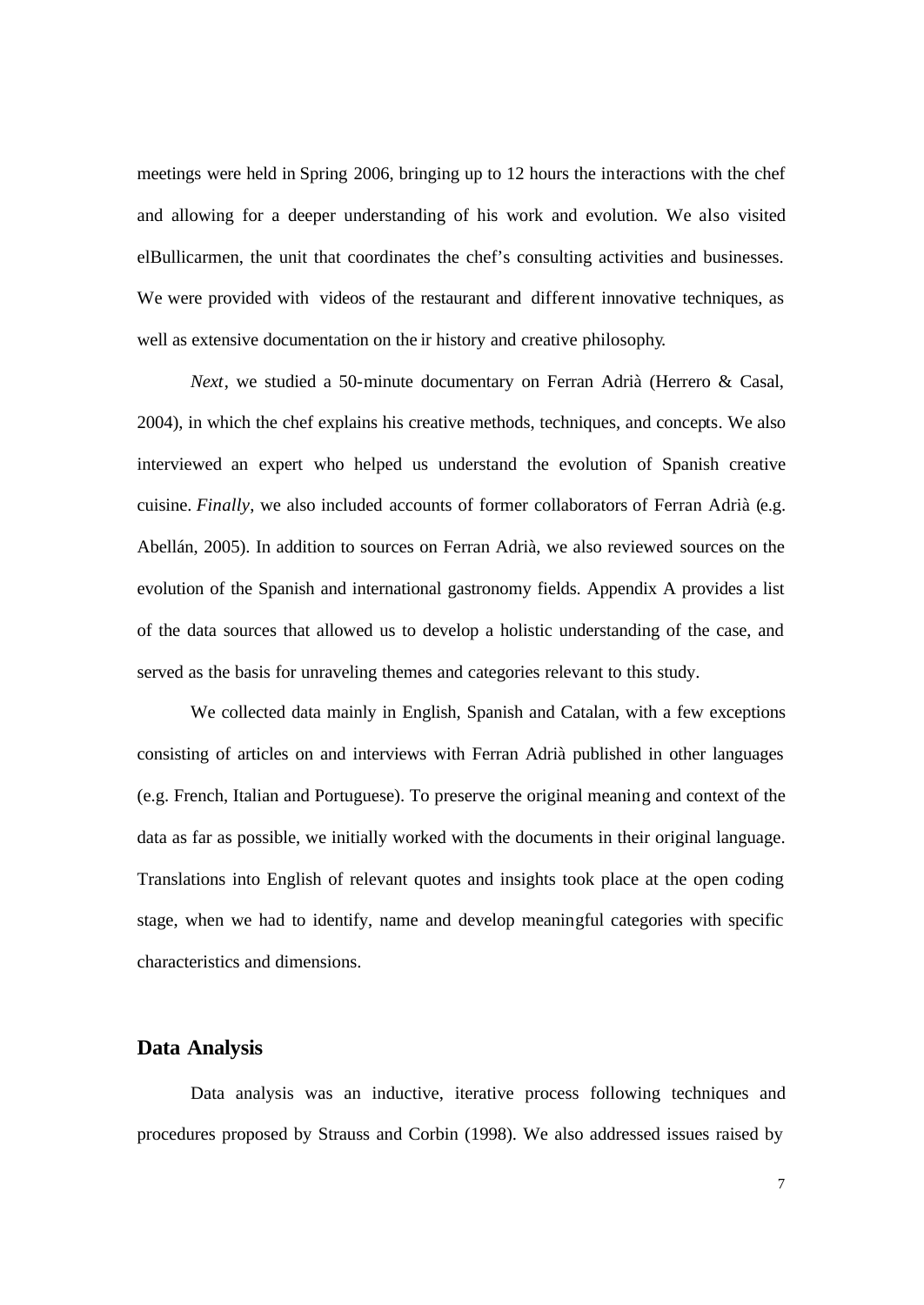Whetten (1989, 2002) as regards what constitutes a good theory. In our data analysis we sought to identify mechanisms. Mechanisms are defined as "the wheelwork or agency by which an effect is produced" (Hernes, quoted in Davis & Marquis, 2005). Mechanismbased theorizing provides an intermediary level of analysis between social laws and pure description (Davis & Marquis, 2005).

First, the three authors independently read through the wide range of data sources to form a holistic understanding of the case and gain new insights. At several points in time, we discussed our interpretation of the vast amount of information, and what themes could be extracted. In these discussions, we did not seek to measure inter-rater convergence. Rather, impressions and interpretations of the case were shared and commented until understanding and agreement was reached by all three authors, both in face-to-face interactions and via e-mail.

Initially, our theoretical forays went in the direction of identity and field transformation. After discussing our findings with colleagues and interviewing the chef Adrià on numerous occasions, however, our interest shifted to the way in which the chef initiated change in the haute cuisine field<sup>3</sup>. Once the main theme was agreed on, we went back to the data and theory in search for mechanisms through which the chef initiated change. We identified four mechanisms: creativity, theorization, reputation, and dissemination, which led to logics and identity paradoxes.

Once mechanisms were identified, we continued the analysis with axial coding (Strauss & Corbin, 1998), during which we mined the data for elements of these mechanisms and how they operated. Following Strauss and Corbin's indications, we sought to define each mechanism through the questions: What? Why? Who? How?

<sup>&</sup>lt;sup>3</sup> We thank Guest Editor Candy Jones and an anonymous reviewer for drawing our attention to the salience of that theme.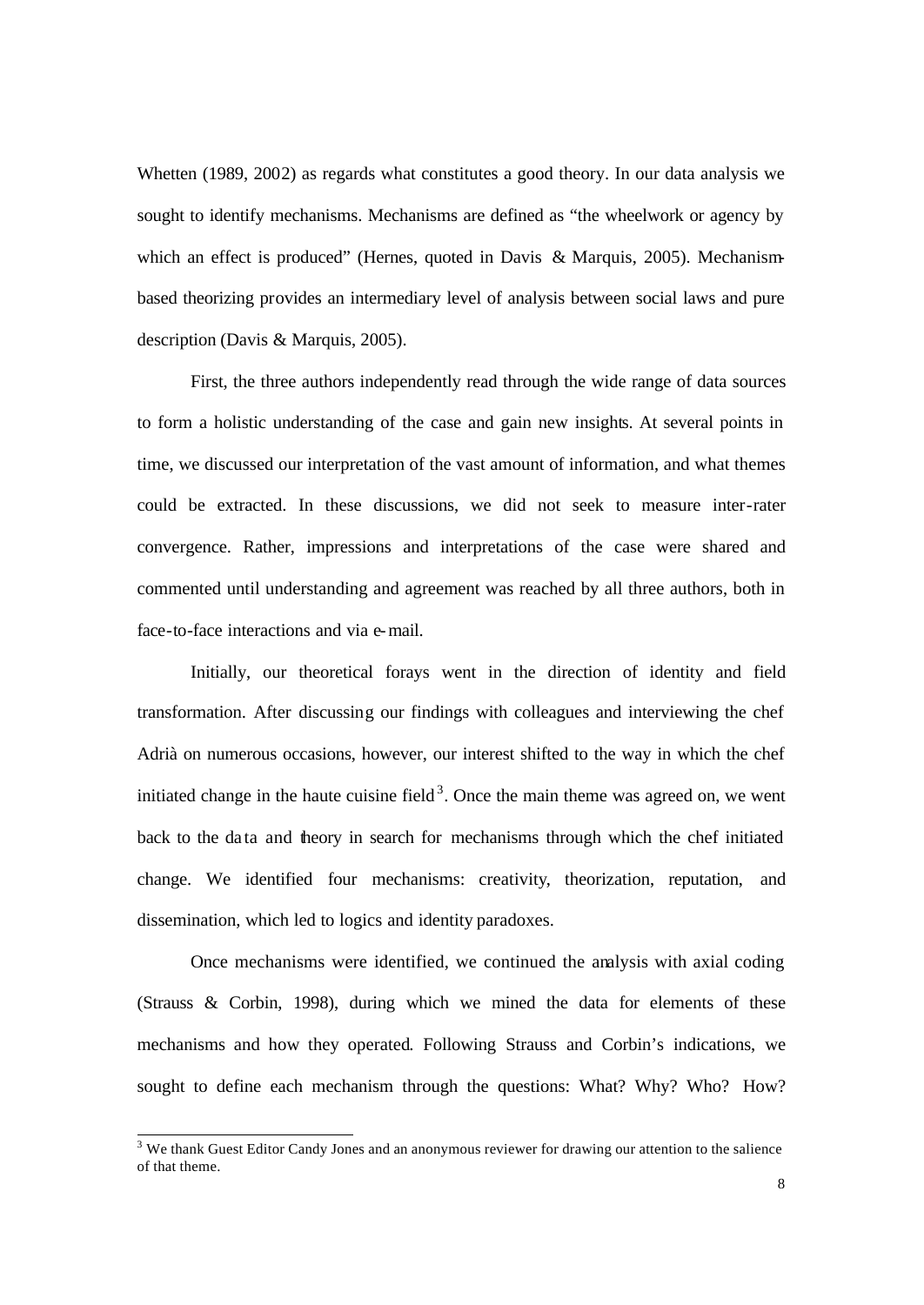Where? and When? For example, concepts and techniques were elements of "creativity", which operated through organizing and methods for creativity.

The fractured and labeled data were then re-connected through selective coding (Strauss & Corbin, 1998), which aimed at identifying connections between the mechanisms and allowed an explanation to get shaped and integrated. The model was further refined in continuous movement between data and theory until it appeared to be sufficiently grounded both empirically and theoretically.

The availability of a range of data sources allowed for the triangulation of evidence (Eisenhardt, 2002). For example, we compared the chef's accounts with those of former and current members of his team and other Spanish and international elite chefs, as well as critics from the local and international media. Accounts were found largely consistent, further strengthening our findings.

## **CONTEXT AND SETTING**

To understand the context in which the case of Ferran Adrià unfolds, we highlight some characteristics and milestones in the evolution of the international and Spanish gastronomy fields. Then we briefly review the empirical setting of the study.

### **International Gastronomy Field**

Gastronomy is the systematic pursuit of culinary creativity and excellence (Ferguson, 1998). Initially meant for the court and aristocracy, modern culinary creativity moved to restaurants, with chefs first as employees then, with the arrival of nouvelle cuisine, as restaurant owners. Like any field that has under gone structuration, haute cuisine has its institutions, convention setters and tradition guardians. Among these are: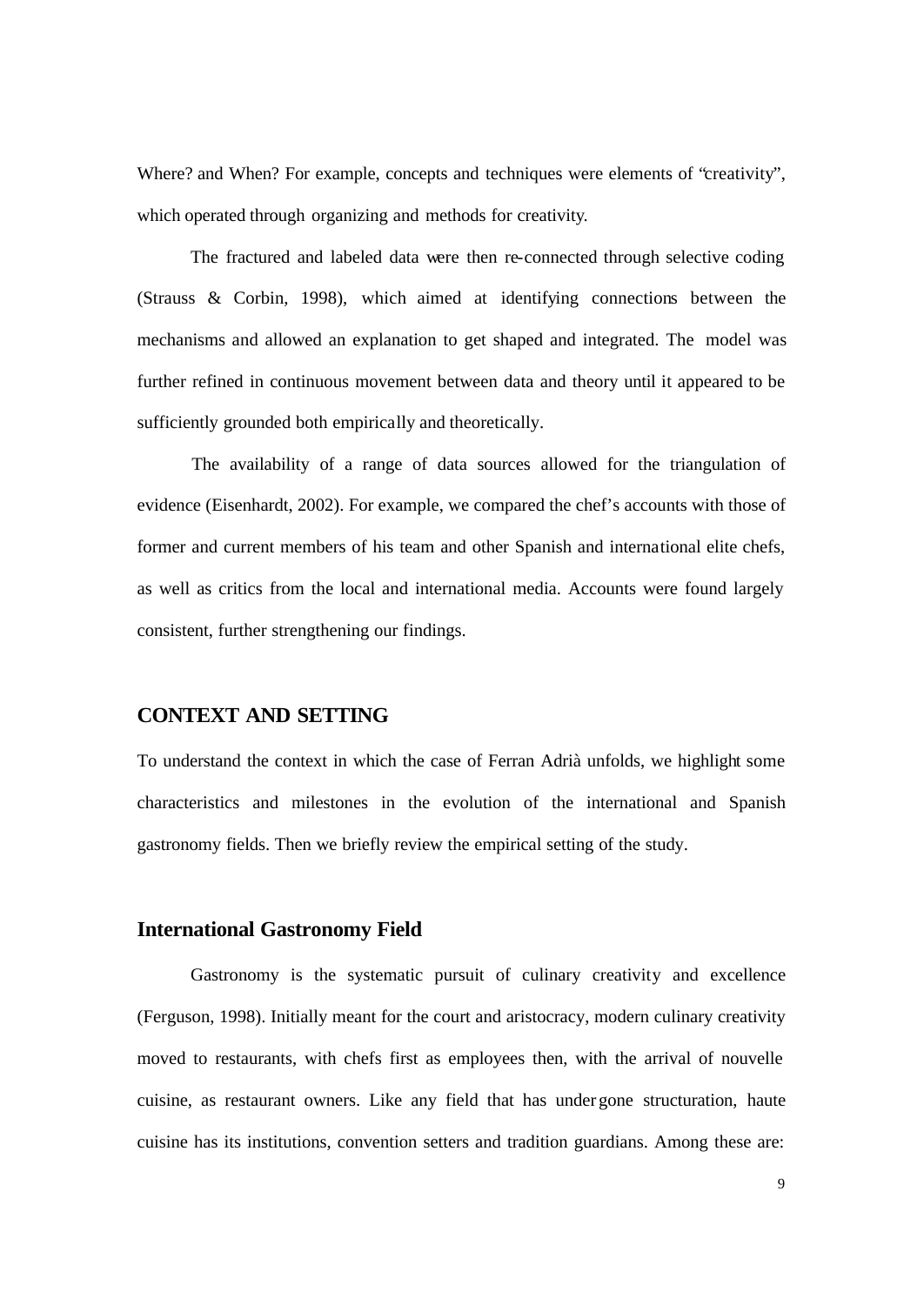the Guide Michelin, which over the years has remained the standard by which haute cuisine is judged; the GaultMillau guide, initiated by Henri Gault and Christian Millau, journalists known for having defined Nouvelle cuisine's 10 commandments and for their support to it; a wealth of professional magazines and events; and culinary and other journalists and scholars who theorize about cuisine; etc. These field actors and institutions impose pressures on accomplished elite and aspiring chefs to both comply with conventions and to innovate. Thus, with its continuously updated pecking order and demands for both consistency and novelty, haute cuisine provides high visibility for star performers along with high volatility of their reputations.

Nouvelle cuisine, which in the late 1960s initiated a major transformation in haute cuisine (see Rao et al*.*, 2003, for an enlightening account) thereby liberating the chef's creativity from Escoffier's conventions, had by the late 1990s become an establishment. The centuries-long hegemony of France as the epicenter of international haute cuisine is being challenged by a number of rising regional cuisines due to globalization processes seen in global media spreading information on elite chefs and restaurants, and in both chefs' and diners' traveling.

### **The** *Nueva* **Nouvelle Cuisine**

Among these regionally-embedded alternatives is the new Spanish cuisine. A New York Times article (Lubow, 2003) announced the arrival of "The Nueva Nouvelle Cuisine" (*nueva* being Spanish for the French "nouvelle" and the English "new"), its explanation of "How Spain Became the New France" initiating a wide media debate. Articles in the international press followed suit, questioning the French super-powers in cuisine, and noting the surprising rise of Spanish creative cuisine.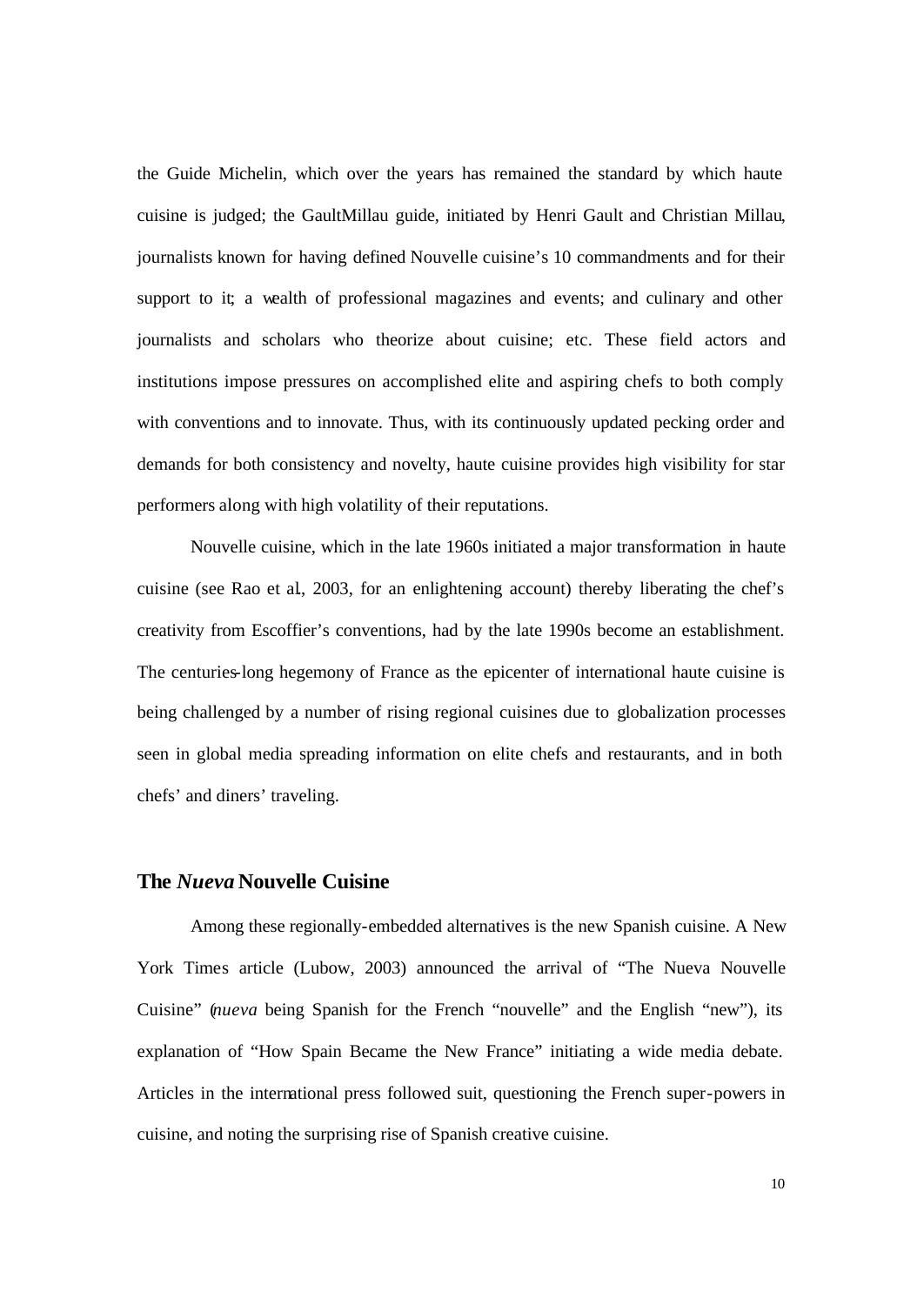Modern Spanish cuisine emerged with the end of the dictatorship in 1975 and the country's subsequent creative renewal and economic advancement. With Spain's growing economic prosperity, households' disposable income increased and, with it, the role of the meal changed from the fulfillment of a necessity to a social activity for entertainment and pleasure. These conditions of political freedom, economic prosperity and social change shaped a context propitious to the rise of the new Spanish cuisine, which in its beginnings was largely influenced by French cuisine.

Spanish chefs from the Basque and Catalan regions read books by French celebrity chefs and took *stages* in or visited their elite restaurants to get inspiration. French chef Paul Bocuse, an emblematic figure in French Nouvelle cuisine, inspired Juan Mari Arzak (who became the *padre* of modern Spanish gastronomy) and other Basque chefs to plant the seeds of what would soon become known as new Basque cuisine, the first wave in the Spanish culinary revolution. At that time, Arzak had already received the highest national gastronomy recognition, the Premio Nacional de Gastronomía (National Gastronomy Award) in 1974, while the third Michelin star for his restaurant was to arrive in 1989. The second wave in new Spanish cuisine was initiated in Catalonia in the late 1980s, with Ferran Adrià at the crest of the wave. Adrià received the Premio Nacional de Gastronomía in 1992 and the international recognition of a third Michelin star for his restaurant came in 1997.

Essential in understanding the ability of Spanish chefs to achieve recognition in an international gastronomy field dominated by French haute cuisine is the supportive relationship they establish and maintain across generations. They collaborate in projects, write books together, travel and give master classes abroad, and exchange ideas. Thus the two consecutive waves, rather than bringing conflict to Spanish cuisine, have actually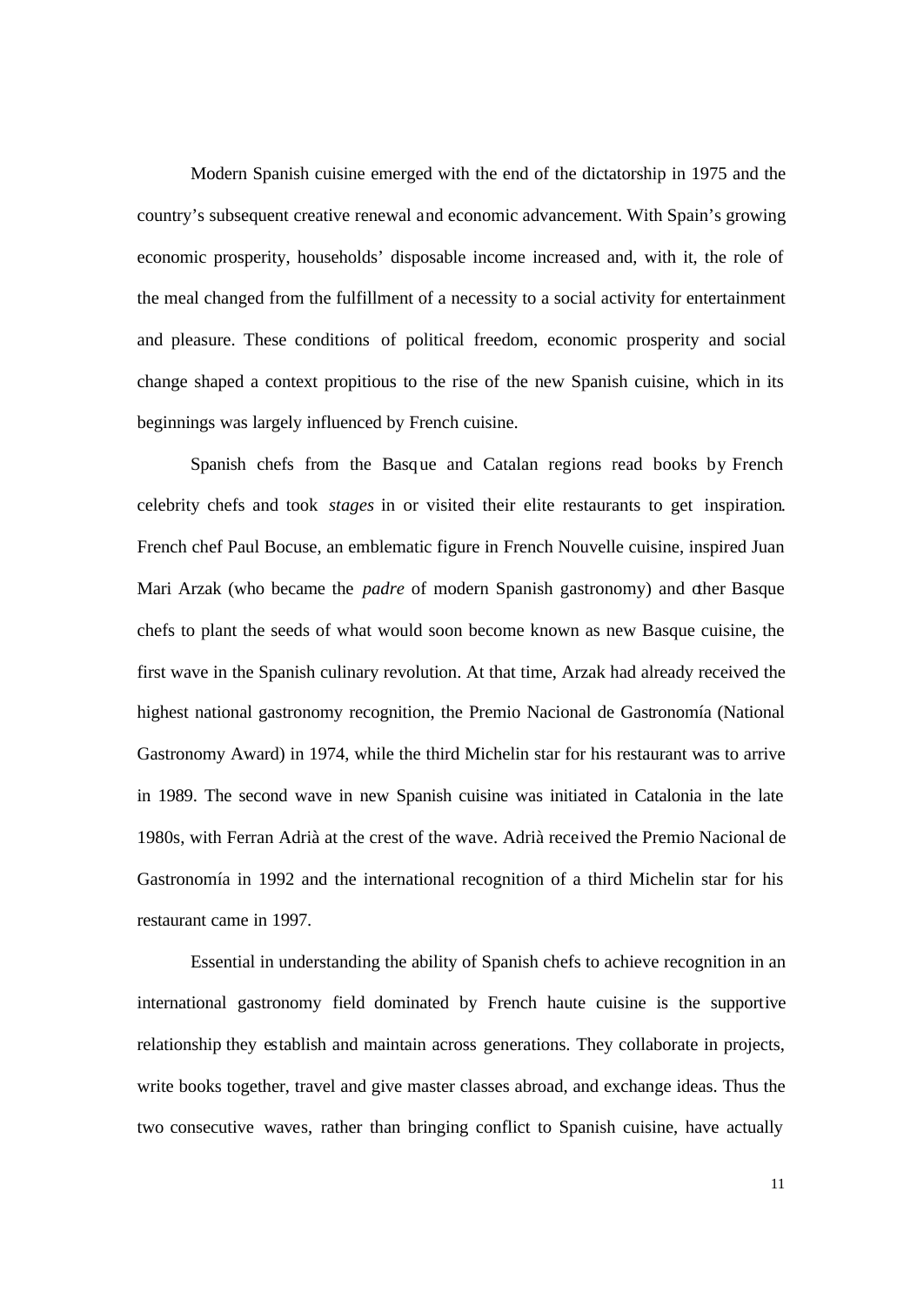been very inclusive, creating a critical mass of novelty – the first wave of new Basque chefs supported the new Catalan chefs a decade later, who in turn have respected and built upon the expe rience of their Basque predecessors. The Basque and Catalan chefs have worked hand in hand, grooming the next (third) generation of chefs, and spreading the fame of the New Spanish cuisine beyond its national boundaries.

### **Setting: Ferran Adrià and elBulli**

As The New York Times has remarked, "while there are many exciting chefs throughout Spain, … the man who is redefining haute cuisine into alta cocina is a prodigiously talented, self-taught Catalan [Ferran Adrià]" (Lubow, 2003). Ferran Adrià's career since his beginnings at elBulli in 1983 and up to the present is summarized in Table 1, which highlights the main stages and milestones in the chef's professional and organizational evolution. In the professional domain, he has evolved from copying existing recipes to being an original, avant-garde, influential chef, followed and imitated by others. In the organizational domain, like French elite chefs, over time he has expanded his business activities to catering and consulting. He has also built a workshop for creativity, at the time a novel practice in the field. In terms of reputation, over time he has gained both recognition by critics and elite chefs, and renown with the general public, facilitated by the interest in his work and persona by the global media.

Insert Table 1 about here

# **FINDINGS**

The study revealed four mechanisms through which the chef initiates change: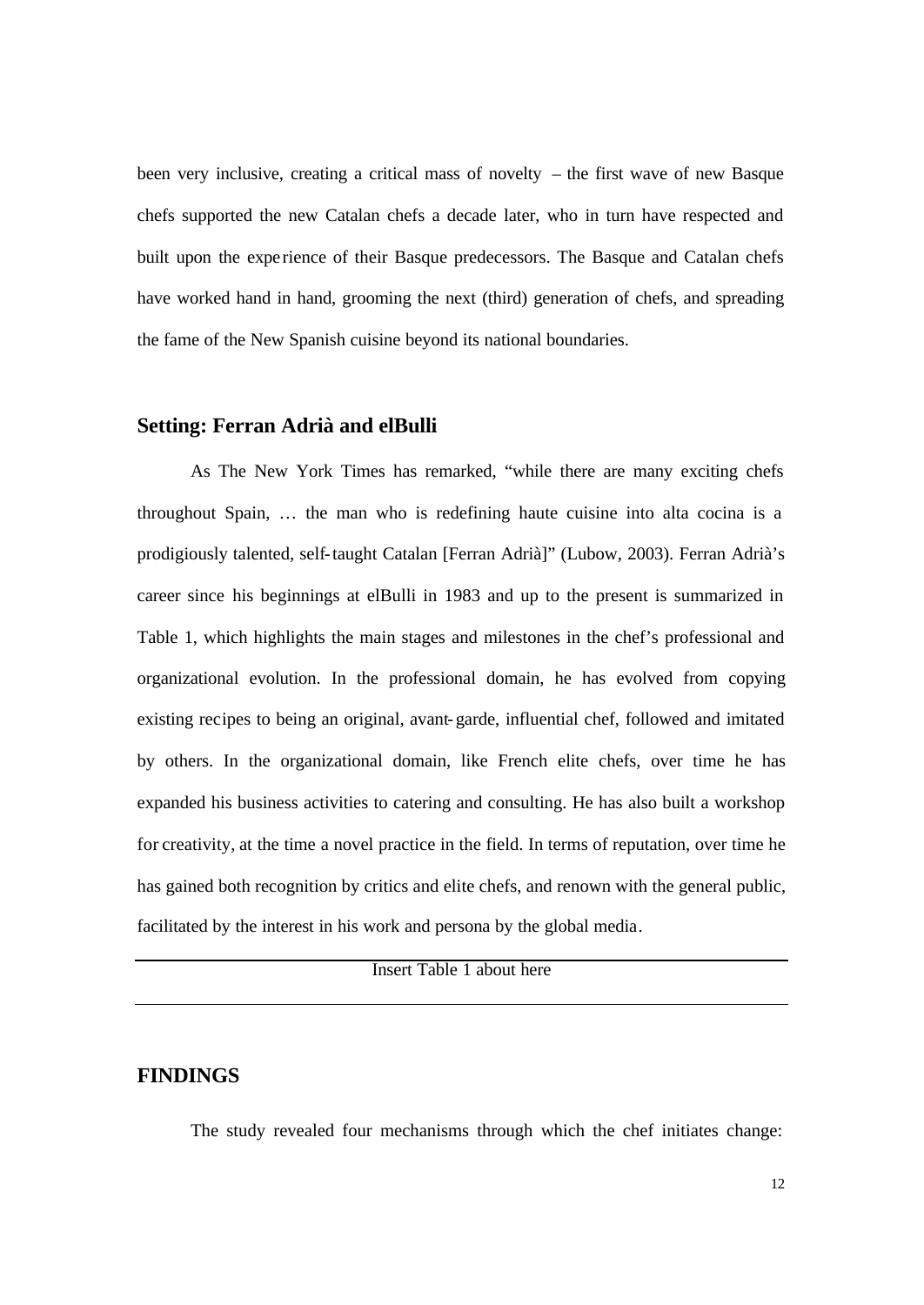creativity, theorization, reputation, and dissemination. *Creativity* is about the committed quest for novel concepts and techniques through methods for creativity and appropriate organizing. *Theorization* is manifested in the restaurant's guiding philosophy and its evolutionary map, used to order the developments in the chef's cuisine. It takes place through record-keeping, sense-making, and categorization. *Reputation* is about recognition by peers and critics and a more universal renown, achieved by the chef's projecting and protecting his novel ideas and building consensus about the worth and merit of these ideas among relevant audiences. Finally, *dissemination* is about publicatio ns and participation in events in which the chef spreads his ideas. Once public, the chef's novel ideas challenge existing conventions, thus generating paradoxes and providing potential for change.

In the following paragraphs, we discuss the main elements of this model, which is summarized in Figure 1. Several particularities of the model are worth noting. First, the model has two levels – a micro level, at which creativity and theorization take place, and a macro level, at which dissemination is achieved and paradoxes manifested. Reputation is a boundary-spanning activity between the micro and the macro levels, as it combine s the chef's own efforts with the building of agreement on his worth and merits among relevant field actors. Arrows between mechanisms show sequence and feedback loops, and not causality. The model also depicts a parallel process generated by the mechanisms and taking place in the domain of ideas – from new ideas' generation to their challenging received ideas.

# Insert Figure 1 about here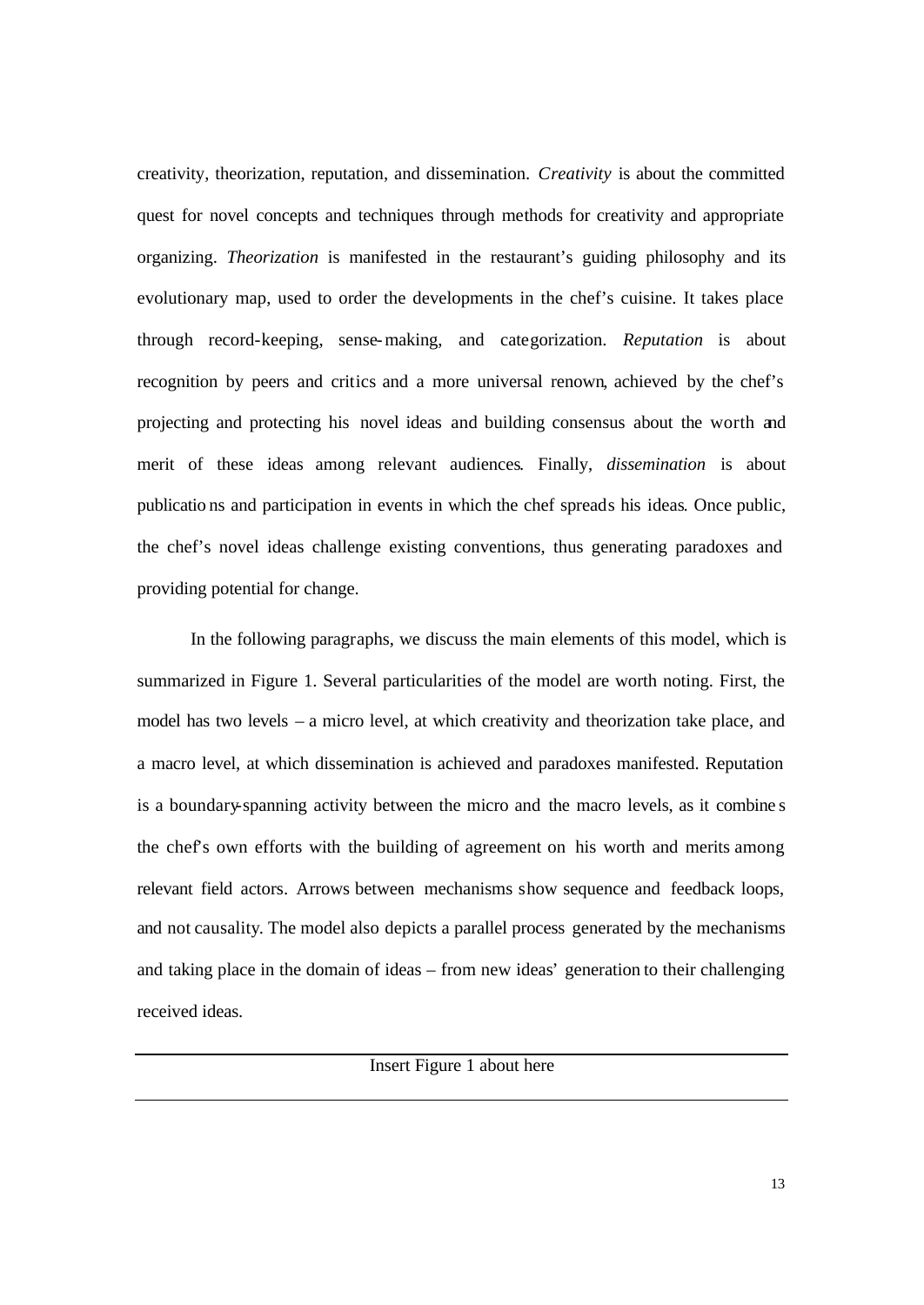# **Creativity**

Individuals make choices about their engagement in the production of new ideas (Drazin, Glynn, & Kazanjian, 1999). For artists, a steady engagement is essential because gatekeepers judge them on their resilience and seriousness (Lang & Lang, 1988; Caves, 2000). Adrià realized the importance of creativity in 1987 when he heard renowned French chef, Jacques Maximin, explain that "creativity is not copying", a phrase which had a profound and enduring impact on him.

For Adrià, creativity is a way of life, a passion for creation, an act of honesty and professionalism. It is "the union of two elements: will and ability. The will to do something new, and the ability to do it". Adrià seeks novelty constantly: "I change the menu every year. A menu is a film where things have to happen... I can't repeat the same film year after year" (Adrià, in Fancelli, 1999). This is possible because of the "commitment to creativity on a daily basis" (Adrià et al., 2003: 7). In our model creativity denotes both the chef's willingness to come up with new concepts and techniques and his ability to do that through methods for creativity and organizing.

*Concepts and techniques.* The chef's creativity is focused on new concepts and techniques. A concept, "foam" for example, is based on a single idea and as such allows experimentation with variations along its dimensions such as taste (e.g. carrot foam), temperature (e.g. hot foam), texture (e.g. air, as a lighter form of foam) etc. Similarly, a technique such as spherification permits the making of caviar-like balls from apple or melon juice, or yolk-like forms from peas. This technical-conceptual creativity "marks one of the most important differences between a simply creative cuisine and a cuisine that is evolving" (Adrià et al., 2004: 111) as it expands the possible variations and combinations, and thus increases the pace and rate of innovation. In addition, concepts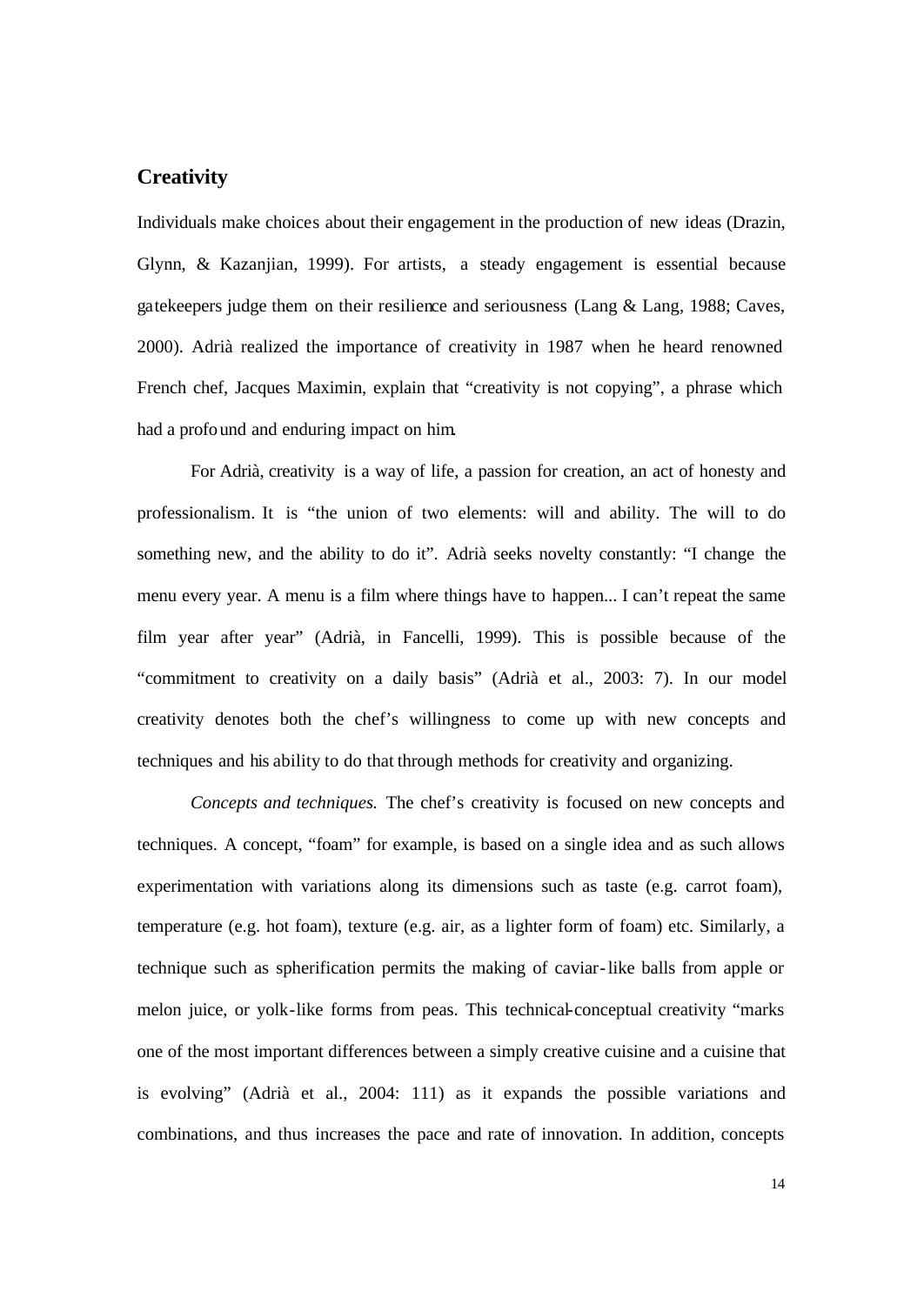and techniques are at a higher level of abstraction than dishes and thus are easier to theorize about and spread, as they provide room for interpretation by critics and improvisation by adopters.

*Methods for creativity.* The chef uses a great number of methods for creativity. One such method, deconstruction for example, consists in taking a known dish, and then altering the temperature and texture of all or some ingredients. When we try it at first, in visual terms we don't recognize it, but in the end our memory makes us recognize the original dish. This allows Adrià to introduce humor and irony into his dishes, playing with the culinary memory of the diners and surprising them. The following recipe for a deconstructed "Kellogg's paella" (paella being a traditional Spanish dish made of rice, and Kellogg's refers to the cereal brand) is an illustration of how a creativity method can be a source of novelty, as it can be applied to different dishes:

"We fry puffed rice in saffron. We drain it. We season the fried rice with a mixture of tomato powder, prawn powder and salt. We boil the stock with which the paella will be moistened. We place a prawn in a pipette with its head (caramelized) and serve them with the paella soup on the side and the Kellogg's saffron rice, mixing it to remind us of our breakfast Kellogg's".

*Organizing.* Due to their nature, art and business call for loose coupling, in which they preserve distinctiveness, yet remain sufficiently responsive for artwork to be produced and reach the market (Alvarez et al., 2005). Part of Adrià's creative genius is precisely his organizational genius. To sustain his commitment to creativity, Adria has spatially and temporally separated operations (restaurant) from creativity (workshop) and consulting, product/concept development for companies, and own businesses (businesses). These organizations are both autonomous (having dedicated space, time, team and resources) and interdependent, obeying the common logic of creativity and professionalism.

The workshop provides ideas for the restaurant to maintain both high scores on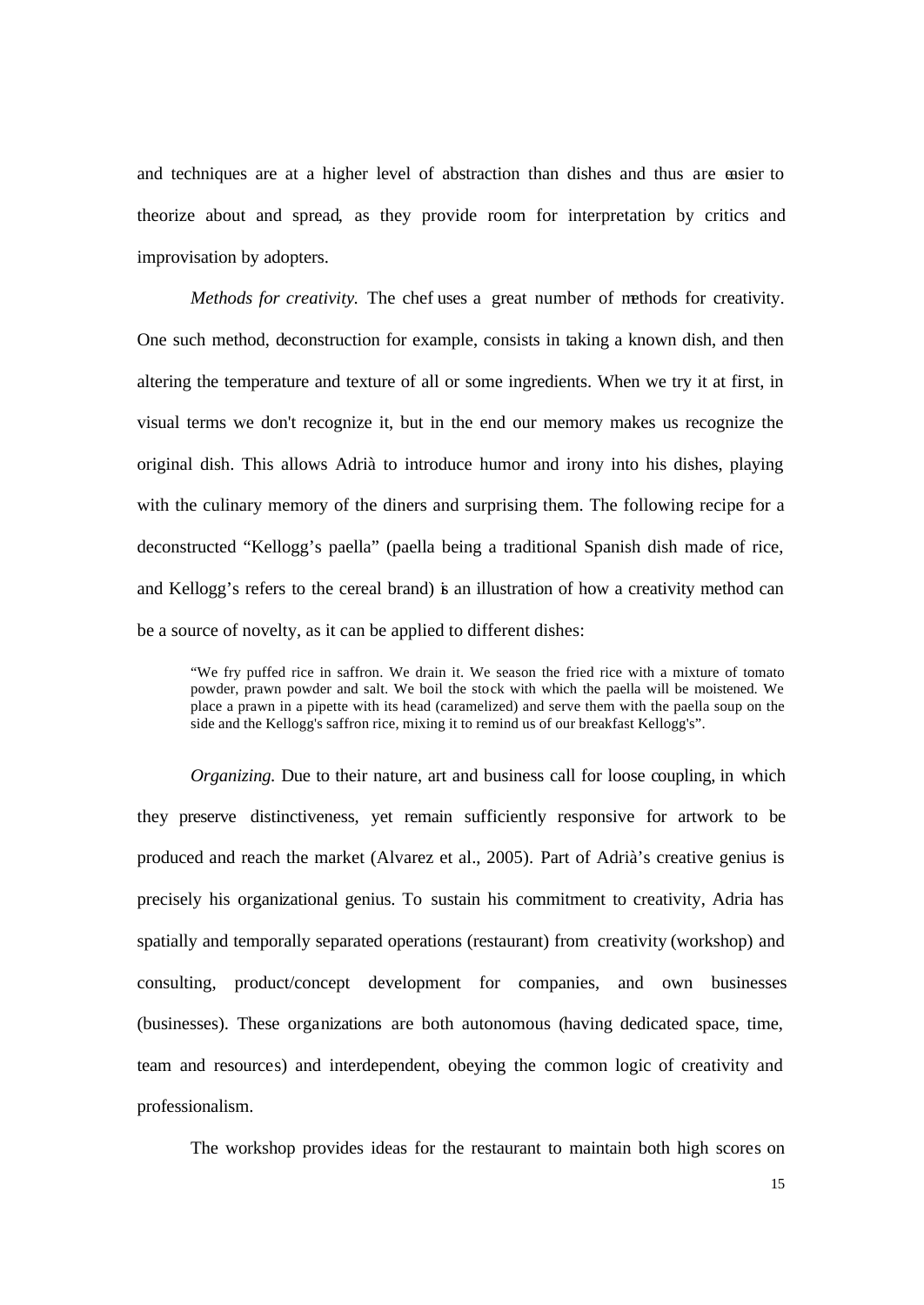innovation year after year and its position at the helm of the industry rankings. The strong brand of the restaurant and the chef's reputation bring consulting projects and clients for his own businesses. The revenues from the businesses sustain the creativity workshop and protect the restaurant's purity and exclusivity. For interdependencies to be realized, the decoupled organizational practices of creativity, operations, and businesses need to be coupled back together. This takes place through shared values (e.g. the culinary synthesis discussed in the section on theorization) and a core team.

Ferran is the visible figure at elBulli; yet he is not a sole creator, he relies on a number of committed teams. "In order to be at the top you need to have the best team; what distinguishes us from the rest is that we are one big family, and we have the best team possible" (Adrià, in Oppenheim, 2003: 31). This family has a core that persists over time and guarantees stability, and a periphery which changes over time and brings novelty in. The core consists of the owners of elBulli, Ferran Adrià and Juli Soler, and the pair at the heart of the creativity workshop, Albert Adrià and Oriol Castro. Ferran Adrià describes Juli Soler, his business partner, as 50% of elBulli in all senses, and defines their relationship as a marriage. As for brothers Ferran and Albert, their creative relationship is described as a "perfect symbiosis", which is also true for Albert Adrià and Oriol Castro.

## **Theorization**

Theorization is a process of simplification and abstraction, which develops categories and identifies their properties and relationships (Greenwood et al., 2002). Theorization of artwork has been traditionally a domain of critics, dealers, or art historians (White & White, 1965; Becker, 1982; Caves, 2000). Aiming "not to feed people but to advance culinary knowledge", Adrià has internalized the mechanism of theorization, engaging in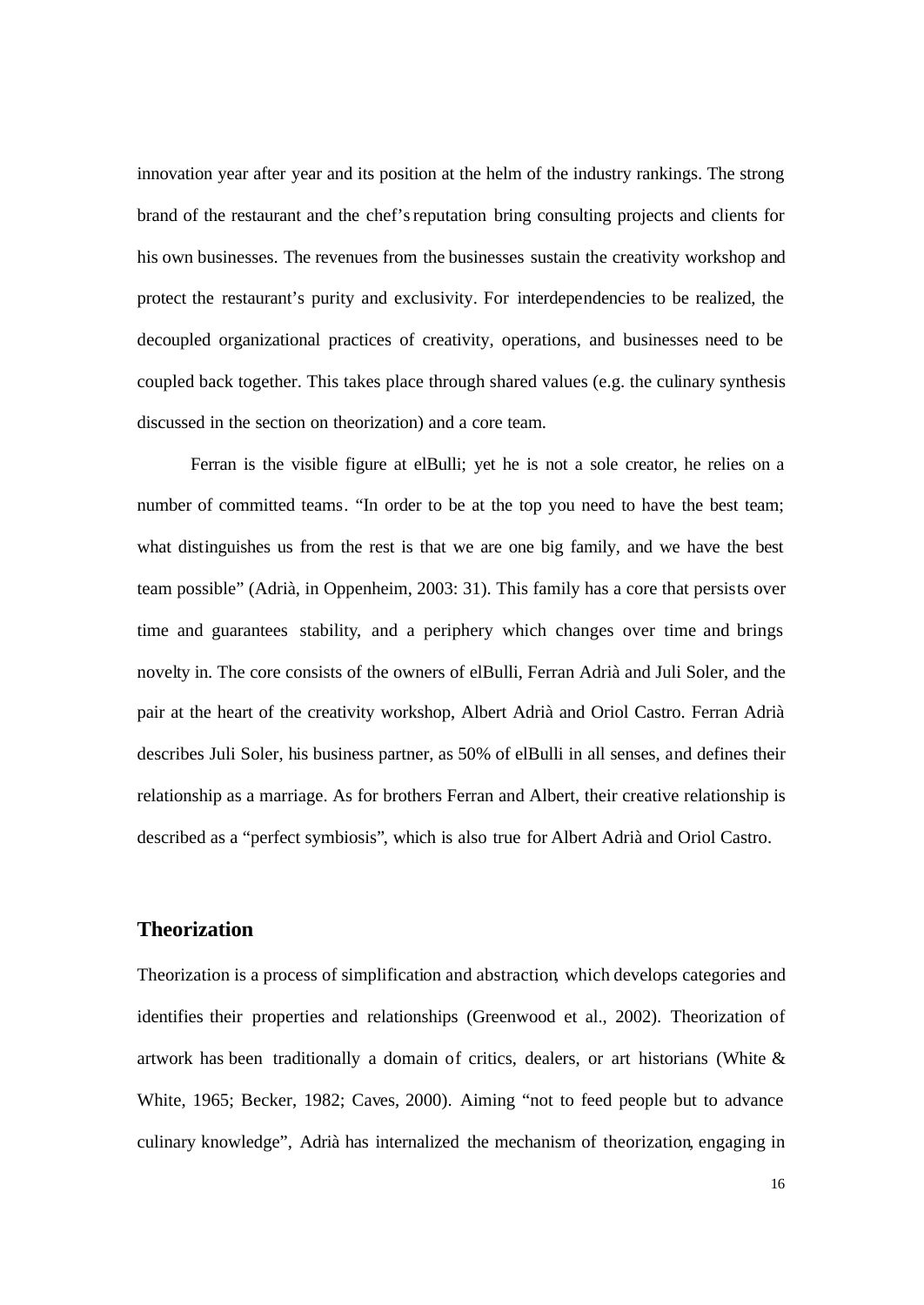the ordering of his own evolution in a synthesis and an evolutionary map through recordkeeping, self-reflection, and categorization.

*Synthesis of elBulli cuisine and evolutionary map.* Theorization takes the shape of a synthesis of the restaurant's consolidated style (see Exhibit 1) and evolutionary map of the chef's work and ideas over time. The synthesis reveals the elements of this distinctive style and also acts as an integrating device that brings together the separated in time and space activities of the restaurant and the workshop.

*Record-keeping* is essential for artists, as "the durability of reputation is closely tied to the artist's leaving behind both a sizable, accessible and identifiable oeuvre" (Lang & Lang, 1988: 95). It facilitates the attribution of artistic endeavors, especially of those with a fleeting life and impossible patenting, such as the dishes in haute cuisine. The chef and his team scrupulously document every permutation they make during the processes of experimentation and creation at the workshop (Bourdain, 2003). Similar thoroughness and discipline in recording is observed when the team trave ls to "hunt for ideas": "Everything that calls our attention we note down in a notebook, and when we get home we transfer these notes to a general notebook where we include many other ideas, not always related to travel. When we decide to start work for the next season, this is the database that we use. From all these notes will come what is cooked at elBulli the following year".

Thus, creativity provides new ideas that are preserved through record-keeping. They can be reviewed at later time and become a source of new ideas (hence, the feedback arrow connecting theorization and creativity on Figure 1). Record-keeping also allows compiling a kind of annual report on creativity, which is material for selfreflection.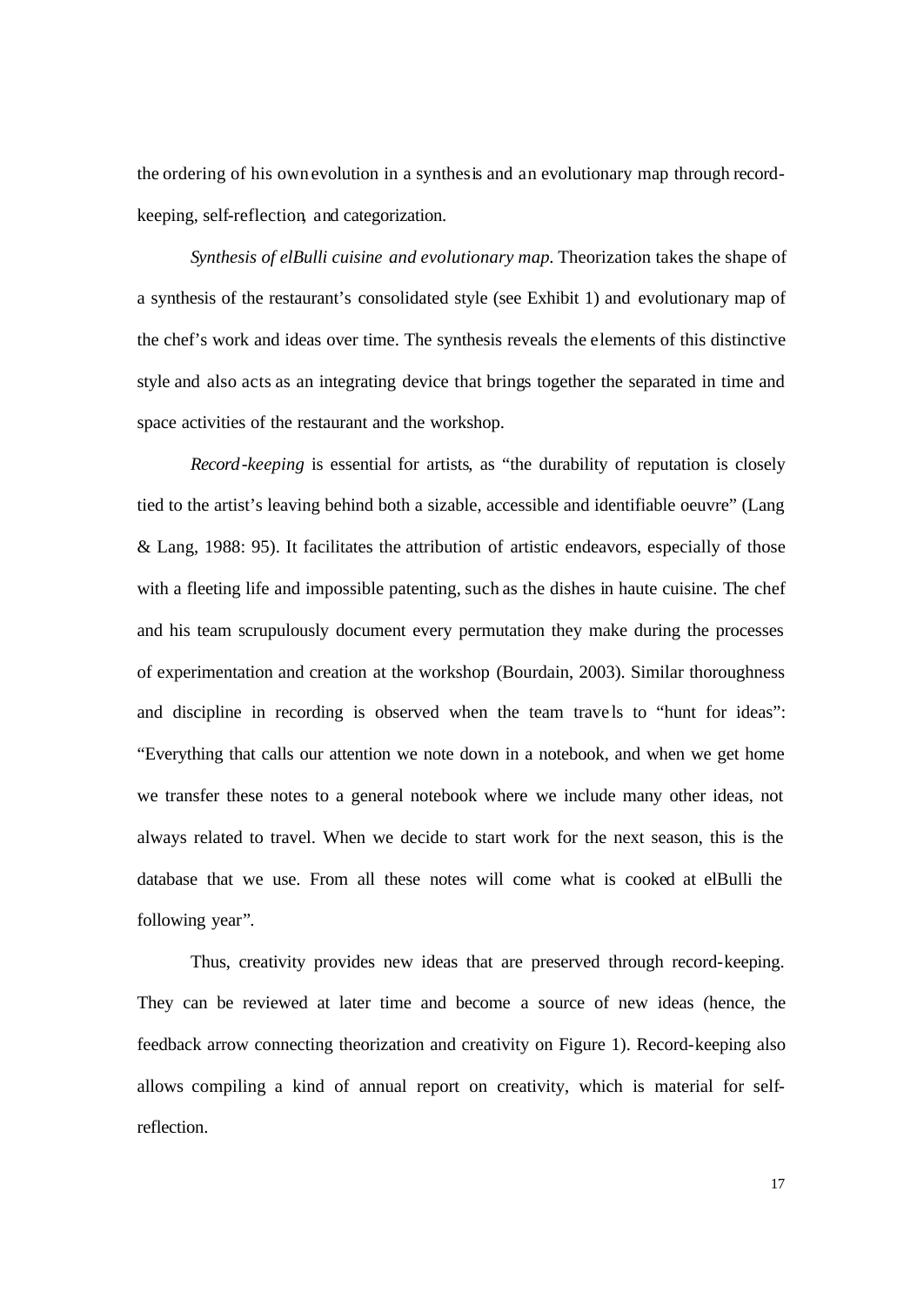*Self-reflection.* Adrià's interest in reflection dates back to the time when the innovation, production and service all took place in the restaurant. For example, a member of the core team at elBulli at the time explains that Adrià "made me question everything, rethink everything… There was one requirement: the interest to comprehend the "why" of everything. It was about a very tight collaboration and evolution, which the entire team lived profoundly. It was like an open colloquium… We used to spend 24 hours a day together" (Abellán, in Moret, 2005: 33-34). The importance of self-reflection is also manifest in Albert Adrià's accounts of a typical day in the Creativity workshop: "Back at the workshop, we start off with different tests. At four o'clock, [we] get together and assess what we've done, bringing together all the ideas and sensations that have come up throughout the day" (Vicente, 2003). Furthermore, at the workshop "the questions – some of which are clearly threatening, even heretical to the gastronomic status quo – never stop: What is a meal? What is a dinner? What is a chef?" (Bourdain, 2003: 82).

Self-reflection is about sensemaking, as the "primary site where meanings materialize that inform and constrain identity and action" (Weick, Sutcliffe, & Obsteld, 2005: 409). As Weick et al. (2005) explain, sensemaking has a retrospective part, through which cues are extracted and sense made (explicit comprehension into words), and a prospective part, which serves as a springboard into action. An articulation which converts tacit knowledge into knowledge that is explicit and usable is a sensemaking vehicle that allows improving the process of innovation, and at the same time facilitates the recognition of the artist's contribution and reputation.

*Categorization.* This is the classification of chef's new ideas and their ordering in time lines and in relation to the chef's previous developments. An essential means for categorization is elBulli's evolutionary map which traces the development in products,

18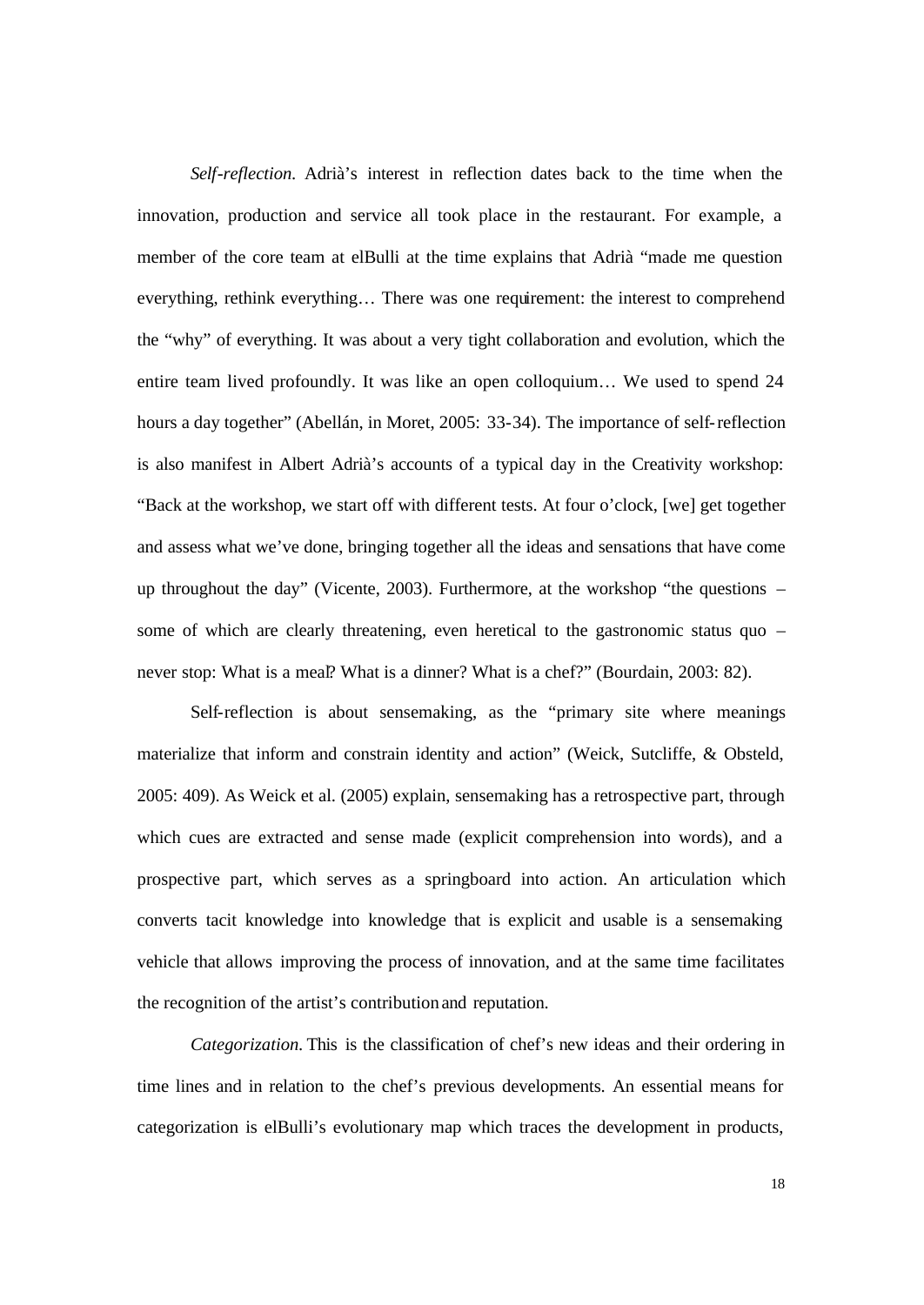techniques, elaborations, styles and characteristics. At the conceptual level, categorization theory belongs to the family of cognitive theories and "describes the formation and use of natural and social concepts of objects by individuals to organize their worlds" (Dutton & Jackson, 1987: 78). This theory argues that individuals form categories through observations of the features and attributes of objects and issues. In this sense, both record-keeping and self-reflection facilitate categorization. Developing categories in turn facilitates recognition of contribution and the dissemination of the ideas.

Record-keeping, self-reflection, and categorization facilitate the attribution of the artist's work and the identification of his/her worth and contribution. Thus, theorization feeds into reputation, because "what artists do in their lifetimes to facilitate the survival and future identification of their oeuvres is critical in determining whether, and how well, their names will be known to posterity" (Lang & Lang, 1988).

## **Reputation**

Reputation is a prevailing collective definition based on what relevant audiences know about the artist (Lang & Lang, 1988). Thus, the making of reputations is a consensus building process among relevant insiders on the worth and artistic merits of a member of the art world (Becker, 1982). Following Lang and Lang (1988), we distinguish between two elements in Adrià's reputation: (1) his recognition by peers and critics in the haute cuisine field, and (2) his renown beyond this professional circle, in which his work and persona have been legitimized by the global media.

*Recognition* is the esteem, in which peers and other art world insiders hold an artist (Lang & Lang, 1988). Recognition is manifested in evaluations of the artist's worth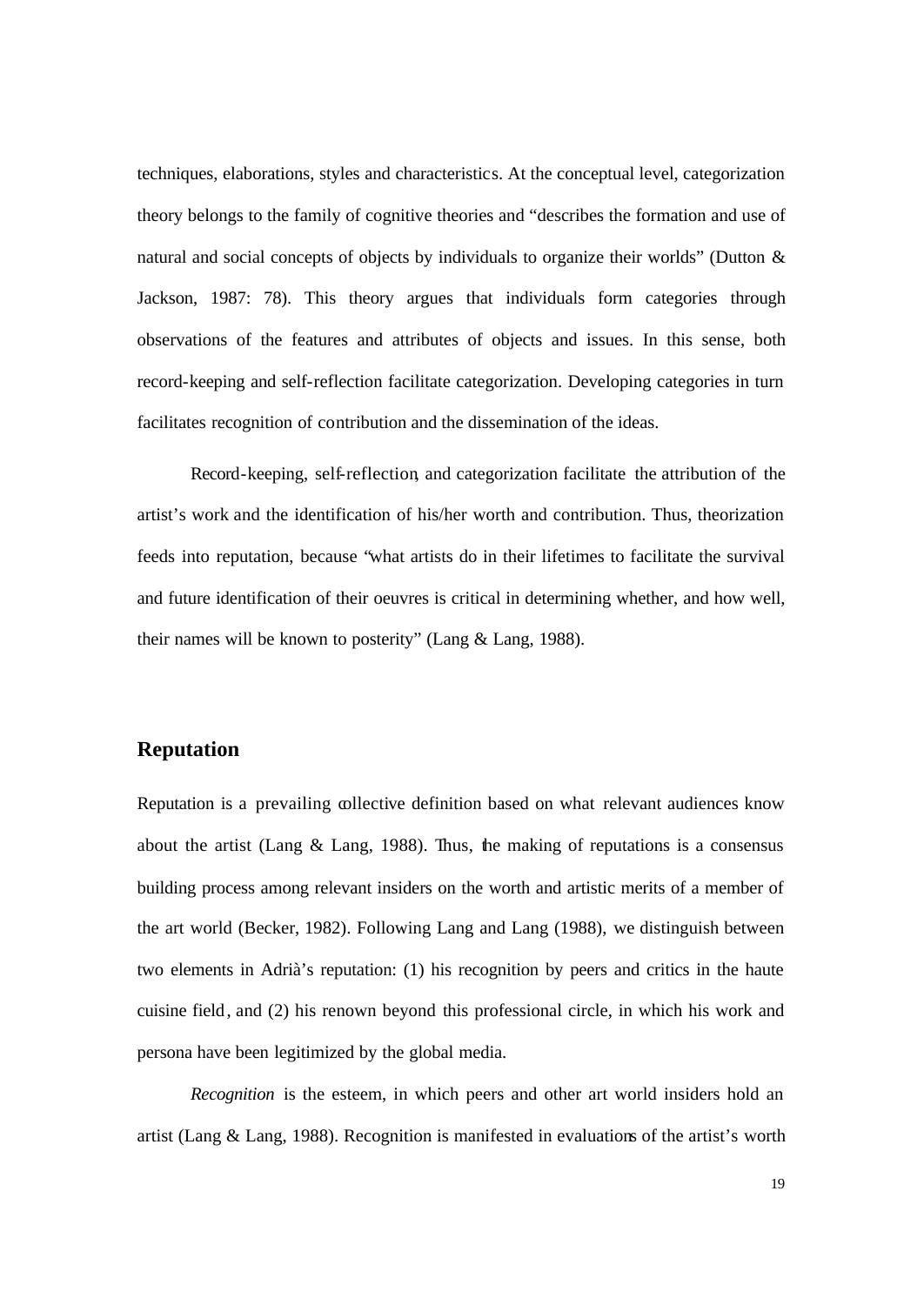and measures, such as awards won. The data we collected revealed Adrià enjoys wide recognition by elite chefs, both in Spain and internationally, who acknowledge his distinctive style, creativity, and great influence on the field. While skeptical voices exist, calling Adrià's creations "lab food" or "technocuisine" (Steingarten, 2004)), these are rare and the agreement of his worth and merits by the profession is wide. Adrià's worth has also been recognized with numerous prestigious awards from the international culinary critics, among the most recent that of being in the 10 most influential chefs in haute cuisine of the past decade (as voted by 60 international specialized journalists). Furthermore, he has been consistently at the top of the most prestigious rankings: best restaurant in the world by "Restaurant" magazine, a three-Michelin-starred restaurant since 1997, at the top of the ranking of GaultMillau as well as of the Spanish gastronomy guide "Lo Mejor de la Gastronomía" (The Best of Gastronomy).

*Renown* is a more cosmopolitan form of recognition that transcends the artis't art world and shows in the interest of the general press in the artist's work and persona (Lang & Lang, 1988). The chef is known beyond the professional circles of haute cuisine, as revealed in feature articles and covers of The New York Times or Le Monde magazines, or the Financial Times and Newsweek, as well as the acknowledgement given to him as the first chef to enter the 100 most influential persons 2004 Time magazine ranking. The National Geographic and CNN have also shown lo nger or shorter documentaries on his creativity.

Further, he is the first chef ever invited to take part in the 2007 edition of Dokumenta at Kassel in Germany, the most prestigious event for avant-garde art. In a sense, this signal could be interpreted as significant beyond the individual recognition of Adrià, and – through him – as a way of acknowledging that haute cuisine could be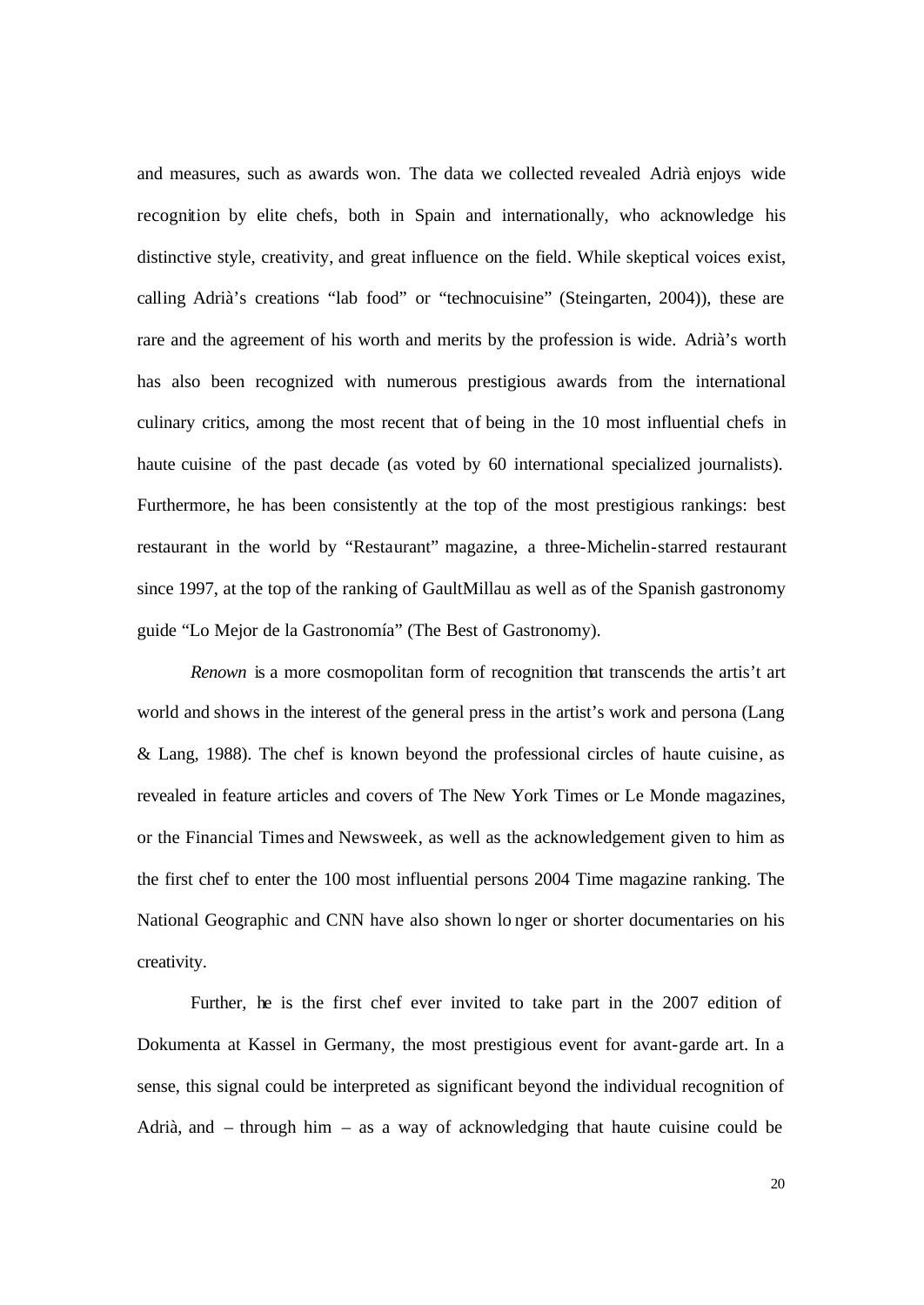considered as an artistic manifestation, thus moving away from a low towards a high art form. This in itself is a signal for a potential for change in a field, in which "Cooks as a group have not fully achieved artistic status in the eyes of the public"; "Like tattooers, hair stylists, decorators, and graphic designers, they are "quasi-artists" (Fine, 1996: 100).

This has allowed Adrià to develop and leverage a very strong brand: "...for the past few years of practically rabid press interest, the chef has got involved with, and lent his name to, a host of projects that are separate from his restaurant. There is no doubt about it; the Adrià name has become a marketable commodity" (Simon, 2004: 12).

*Actor's efforts to project and protect new ideas.* Reputations arise out of the comparison between what an artist and others doing similar work in the art world have done (Becker, 1982). For this comparison to take place, artists could proactively spend time and energy to communicate and signal their uniqueness and worth (Kapsis, 1992; Jones, 2002). In their quest for authenticity, artists combine identity expression with image manufactur ing, the latter realized through self-presentations of the artist with relevant audiences or through presentations by an intermediary, who is either chosen by the artist or self-appointed (Svejenova, 2005).

Central to understanding the building of the che f's reputation is his ability to get attention by and approval of legitimating gatekeepers and high status players in the field. As expressed by the chef:

You know that in this life you are what others say you are. Having said that, there have been three important moments in my professional career: first, when the Gault Mile guide came to Spain and put us on a level with the French. Second, when the mythical Joel Robuchon said that I was the best chef in the world; and third, when Carlo Petrini, the creator of Slow Food, currently the most important movement in the world of gastronomy, came to El Bulli this year [1998] and said to me: "This is unique in the world". He went back to Italy, sent a team from RAI to record a program that was broadcast on a Sunday at prime time. They spent twenty minutes recounting marvels about elBulli, and it was in Italy that the revolution broke out.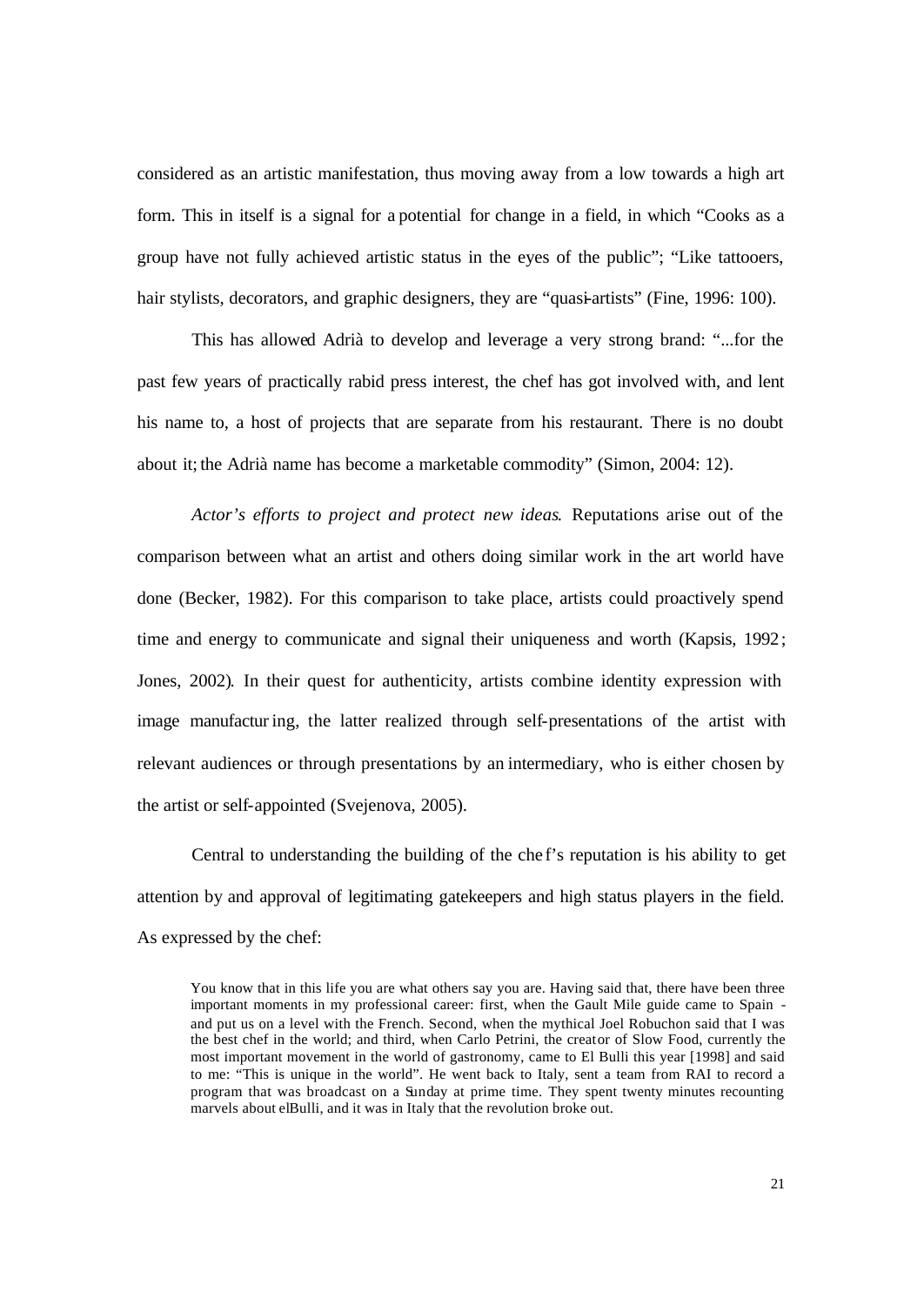By intensifying media interest in Adrià, these high esteem actors in the field help shape and spread his reputation.

Further, Adrià has been very responsive to the media. His awareness of, availability for and attention to local and global media has been essential in the making of his renown, and in his becoming a celebrity chef and a recognized brand of vanguard and creativity. He does not have a PR team (this function is performed by his personal assistant, who is a former employee in the kitchen and service of the restaurant) and does not proactively seek contact with the media. However, he continues meeting with the different media regularly, on their request. To avoid frequent interruption of his creative activities, he usually concentrates the interviews into certain weeks. For example, on the day we went to interview him, there were 6 other interviews scheduled.

The continuous efforts of the chef to project and protect his novel ideas demand keeping track of those ideas as well as reflecting upon and categorizing them (hence, the feedback arrow from reputation to theorization depicted on Figure 1). Having become a high-status actor, the chef has more latitude with being original and can spark a process of imitation by his peers (Rao, Monin, & Durand, 2005), which facilitates the spread of his ideas and influence.

# **Dissemination**

It is the mechanism for spreading new ideas that have been generated through creativity, theorized, and given worth through the chef's reputation. Dissemination consists of publications in different media and presentations by the chef in courses or at events.

*Publications and presentations*. Publications in the form of books by the chef, his regular contributions to selected magazines, or articles about the chef in the general press,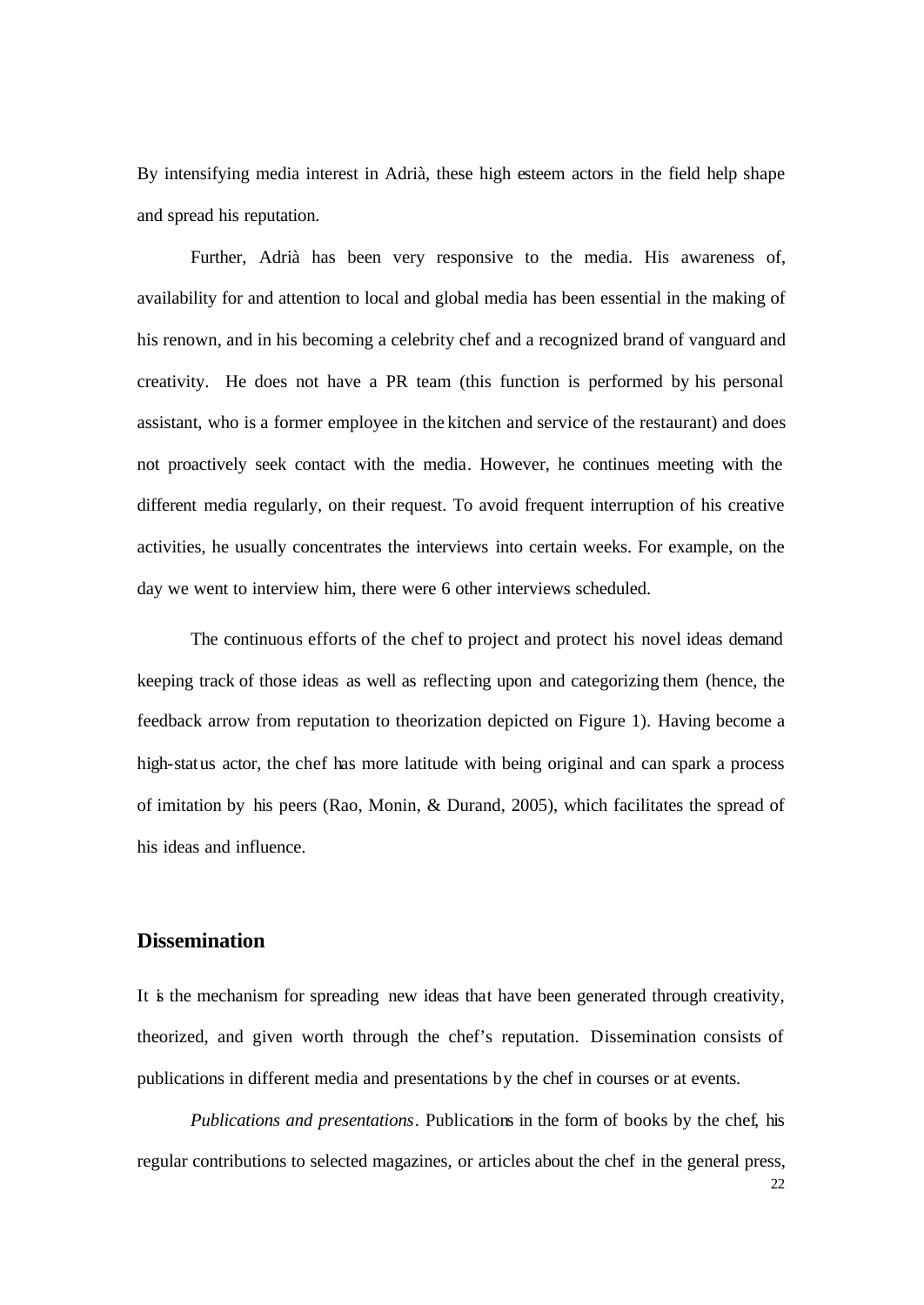all of which allow the chef's ideas to spread within and outside the field of haute cuisine. Further, the publishing of books allows the chef to protect his contributions in an industry that lacks any other mechanisms for safeguarding them: "The only way we have to combat plagiarism is by publishing our books. In these, we set out our recipes, how each dish is made, etc. Basically, it is like patenting our recipes" (Adrià, in Molina, 2005).

Presentations could be at courses, such as those organized between 1994 and 1999 at elBulli during the periods when the restaurant was closed, and targeting new or aspiring chefs. They could also be at events in front of elite professional audiences. Adrià explains what happens in a presentations they held in Adelaide, Australia, in the premises of the Cordon Bleu school there:

"…For four hours, we explained our philosophy, how we understand that the senses work in cuisine, our way of seeing the sixth sense, the symbiosis between the sweet and savory worlds, and our overall understanding of cuisine. At the end, they stood up and applauded for twenty minutes. It was one of the happiest moments of our gastronomic lives. We were 20,000 kilometers from home, but here were many leaders of opinion from different countries who now understood that there was a modern Spanish cuisine" (Adrià, 2002, 14 August).

*Actor's efforts to spread his work.* Adrià uses a number of different media to disseminate his work – DVDs, contributions to magazines and radio programs, or books. Books are of two types – elite and targeting the art world, or accessible and aimed at the mass market, which corresponds to gaining recognition from peers and renown from various audiences. Since 2002, through their own publishing company elBullibooks, Adrià and his team have published what has been considered a "culinary bible" – five luxury volumes of over 2000 pages, with accompanying guidebooks and CD-ROMs, tracing the history and evolution of the culinary philosophy, the organization and the most emblematic dishes of elBulli. Published in a number of languages the book has inspired chefs in Spain and abroad, becoming "the most talked-about, sought-after, wildly impressive and imposingly intimidating collectible in the world of professional chefs and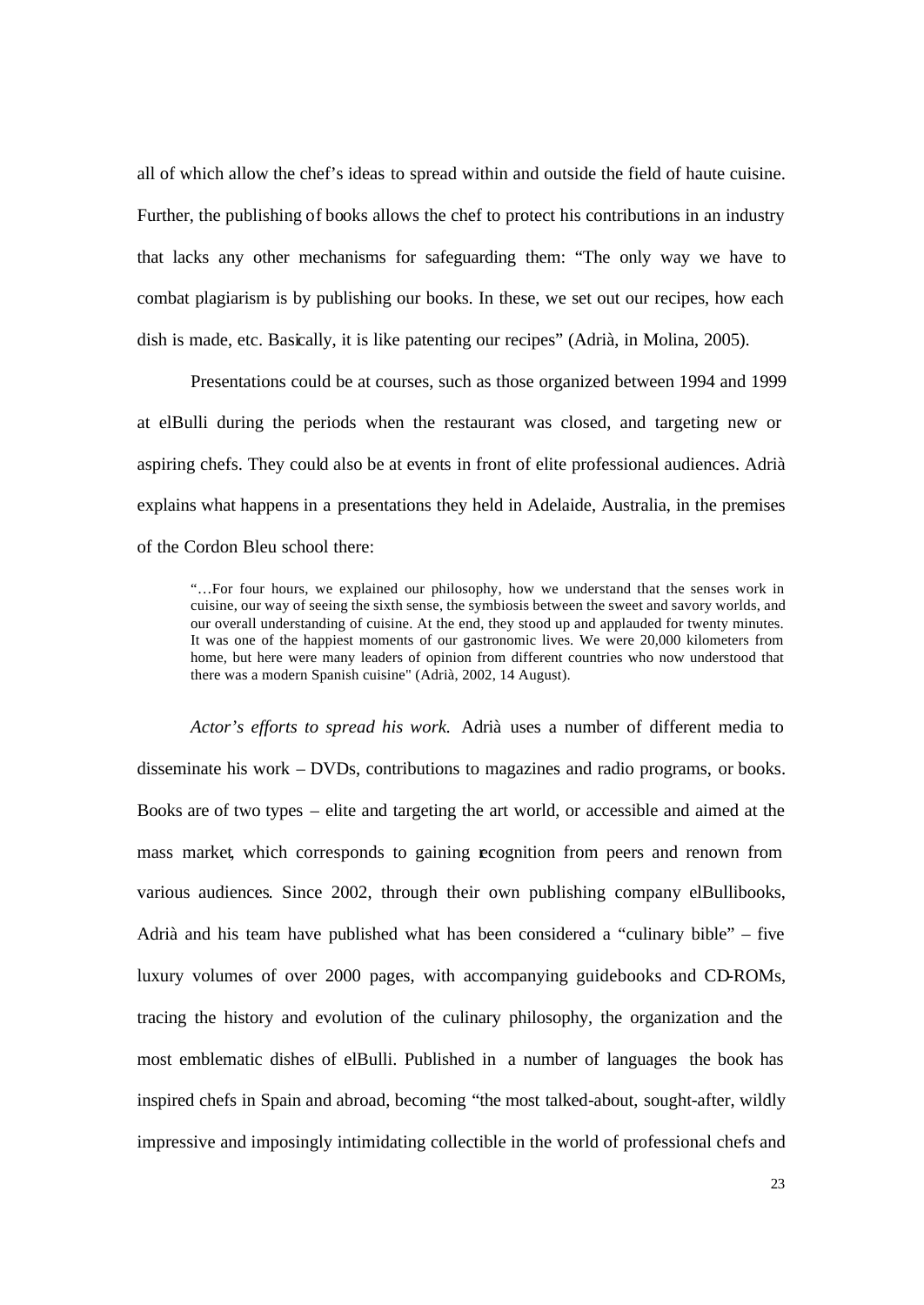cookbook wonks" (Bourdain, 2003).

A major gate for contact with interested media, professionals and individuals is the website of elBulli, which provides a wealth of information on the culinary philosophy, history and organization of the business, as well as giving access to the chef's press archive and a photo gallery. The chef's dissemination activities target a number of key stakeholders (e.g. media, profession, general public). These activities not only build his reputation, but also secure and enhance his reputation over time by maintaining his visibility with audiences and chronicling his contributions and new ideas. (hence, the feedback arrow from dissemination to reputation depicted on Figure 1).

# **The Flow of New Ideas**

As Figure 1 reveals, the outcomes of the process from creativity to dissemination are manifested in the flow of new ideas. Creativity leads to generation of new concepts and techniques. These in turn get recorded, reflected upon and categorized within the evolutionary line of the chef's trajectory. Legitimated by powerful gatekeepers through the chef's reputation, these ideas gain worth, which facilitates their dissemination and allows them to enter the public domain, where they challenge received ideas. The accumulation of such contradictions is manifested in paradoxes and plants "the seeds of institutional change " (Seo & Creed, 2002: 226).

## **Paradoxes**

A paradox is about contradiction - ruptures and inconsistencies among and within social arrangements - that continuously generate tension and conflicts that may, under certain circumstances, become a driving force of institutional change (Seo  $&$  Creed, 2002). The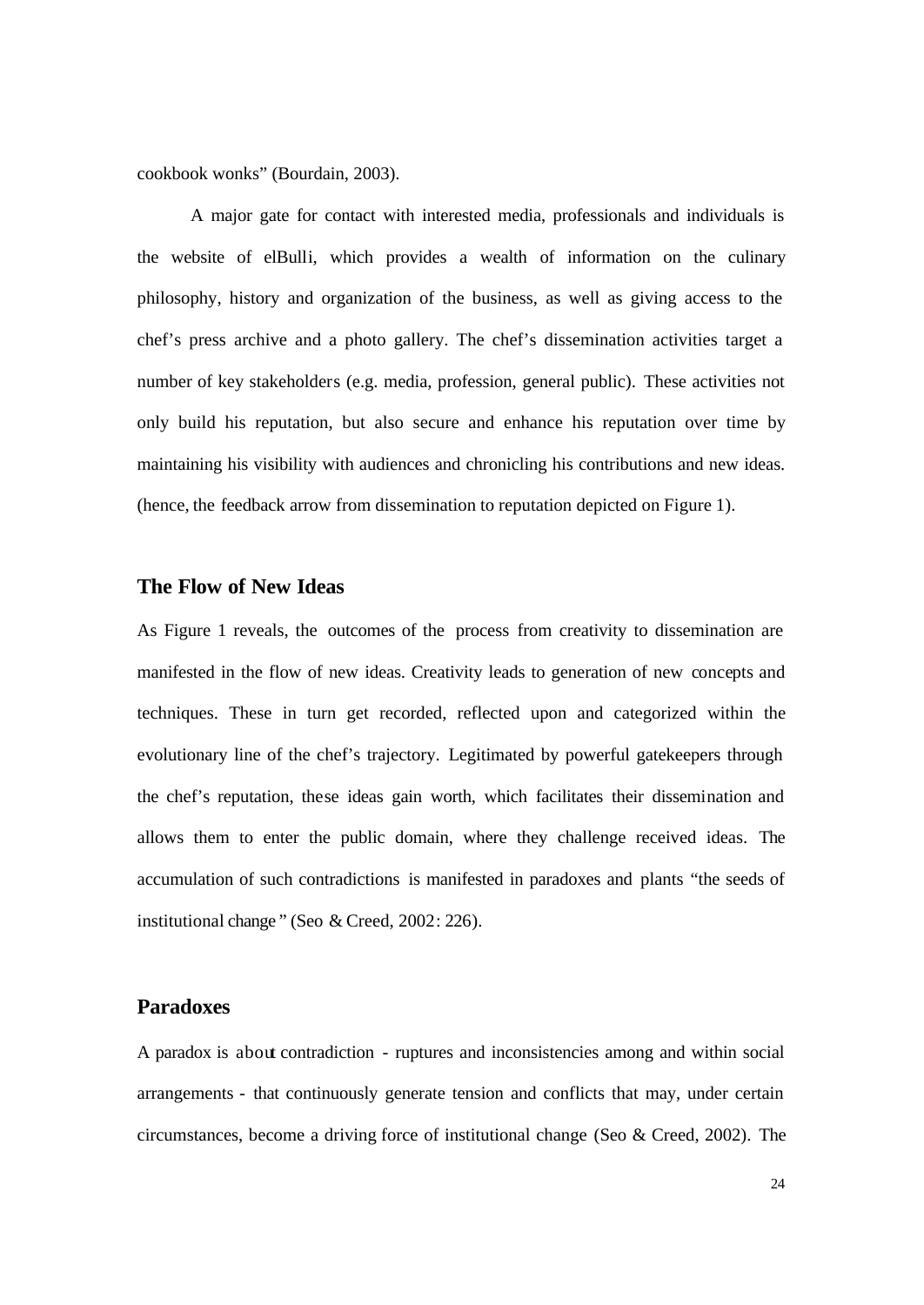literature on institutional change has acknowledged that "insiders with expertise can attack existing logics and social identities because these inhibit autonomy, creativity and freedom, and can proffer new logics and identities on the grounds that these expand individual autonomy and, by implication, enlarge professional control" (Rao et al., 2003: 805). Our study identified a logics paradox and an identity paradox, which arise when the chef's ideas are contrasted with the haute cuisine's ruling conventions.

*The Logics Paradox.* Logics are the deeply held and often unexamined underlying assumptions that shape the framework of reasoning; they encode criteria of legitimacy and provide guidelines for action (Suddaby & Greenwood, 2005). When there are competing logics in a field, there is an opportunity for a dominant logic to be substituted by a novel one. For example, Nouvelle cuisine's activists rejected classical cuisine: "desire emerged in us... to do something else, to singularize ourselves, to be recalcitrant and reject the traditional authority and whatever existed before" (chef Michel Guérard, quoted in Rao et al., 2003: 808).

We argue that Adrià's way of cooking anchored in incessant creativity (see the "Synthesis of elBulli Cuisine" on Exhibit 1) could spark off contradictions with the canon of the still dominant Nouvelle cuisine. According to the chef, "There's always been art in haute cuisine. What's happening now is that there is a demand for the art to be surprising, that it have a greater design factor. There's a demand for creativity in everything, and cooking couldn't be an exception…we live from creativity". At the heart of Adrià's culinary logic are the six senses - sight, smell, touch, hearing, taste, and reasoning, the latter being about irony, humor, provocation, childhood memories, surprise, game, magic, de-contextualization, and gastronomic culture of the diner in the appreciation of a meal. It allows the introduction of emotions into the dining experience.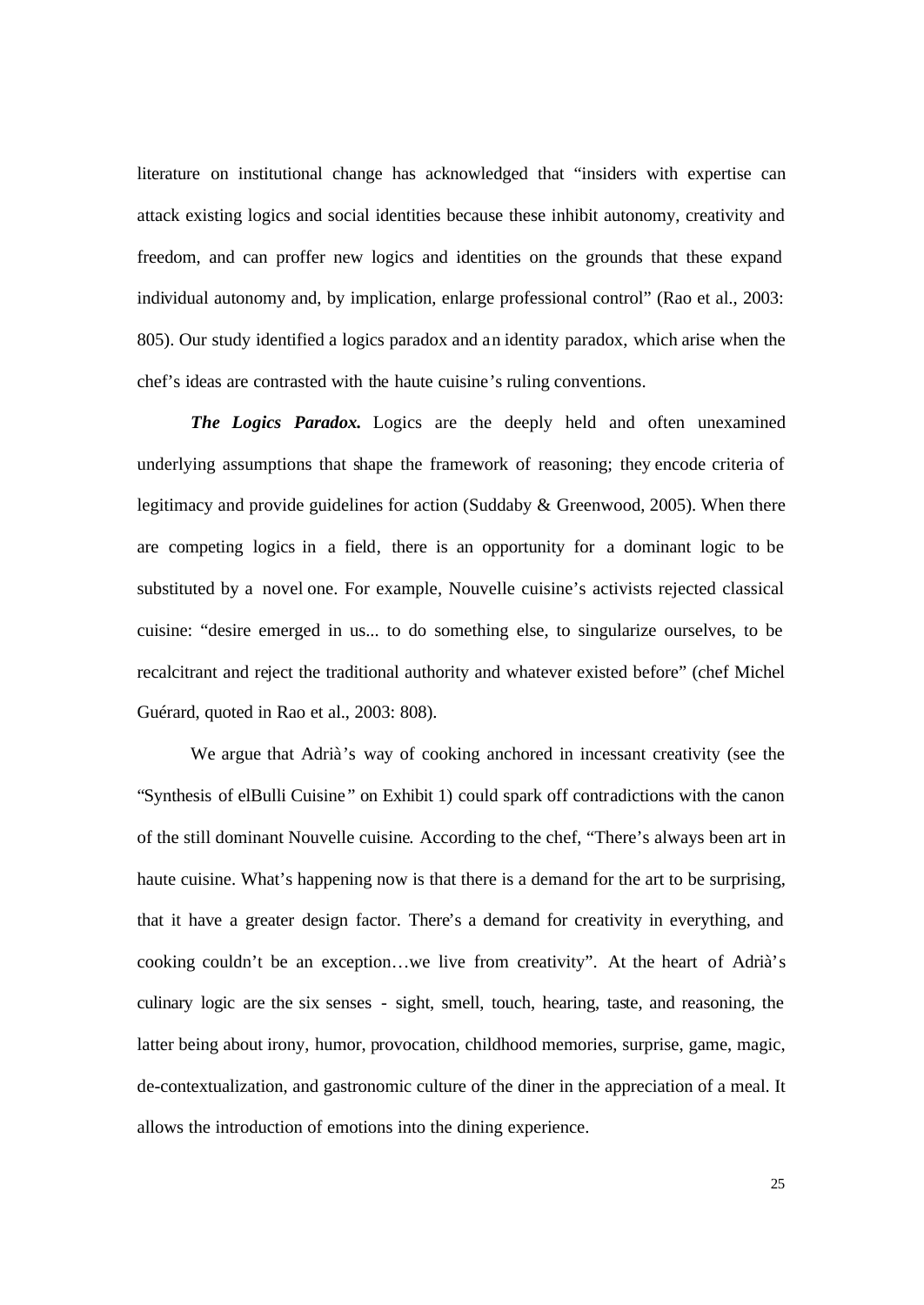Consumption *à la* Adrià is long, and can consist of a couple of dozen small portions, unlike the usually short consumption in the restaurants of French Nouvelle cuisine. Service in Nouvelle cuisine is through the plate. At elBulli, the server has a particular didactic role that consists of educating the diner, explaining to him or her how the dish should be consumed to make the most of the experience. As in the chef's culinary philosophy food marries fun, in the quest for the diners' happiness, servers are no longer waiters, they are "bearers of happiness". Thus, the utilitarian blends with the aesthetic and the emotional, producing a unique and multi-layered hybrid logic. This is the source of the first paradox, the Logics Paradox, which juxtaposes the hybrid logics put forward by elBulli with that of the Nouvelle cuisine , which misses the emotional dimension.

Below is a brief illustration of some differences between Adrià's style and some conventional representatives of the Nouvelle cuisine. It is an excerpt from an article in the New Yorker on the changing landscape of French cooking, which explores the disquieting suicide of Bernard Loiseau, a French chef of a three Michelin stars' restaurant:

Adrià designs new plates every year to complement his latest dishes. Foie -gras sorbet and foie-gras consommé sit side by side on a white porcelain dish, an oval with two shallow depressions. Loiseau served a traditional grilled foie gras on a traditional round plate. Loiseau felt threatened by these developments and the attention they attracted. A number of his employees told me that, unable to grasp the notion of a Spanish celebrity chef, he focused his jealousy on Marc Veyrat, the most passionate advocate of Adrià'style creativity in France (Echikson, 2003: 66).

Neither the notion of a Spanish celebrity chef, nor his vanguard creations were comprehensible or conceivable for Loiseau. Chefs cope differently with the pressures of a field demanding incessant innovation and constantly reshuffling the reputation hierarchy. Some chefs voluntarily renounce being part ofthe Guide Michelin stardom in attempt to regain freedom back (e.g. Alain Senderens, Joel Robuchon). Others abandon the quest for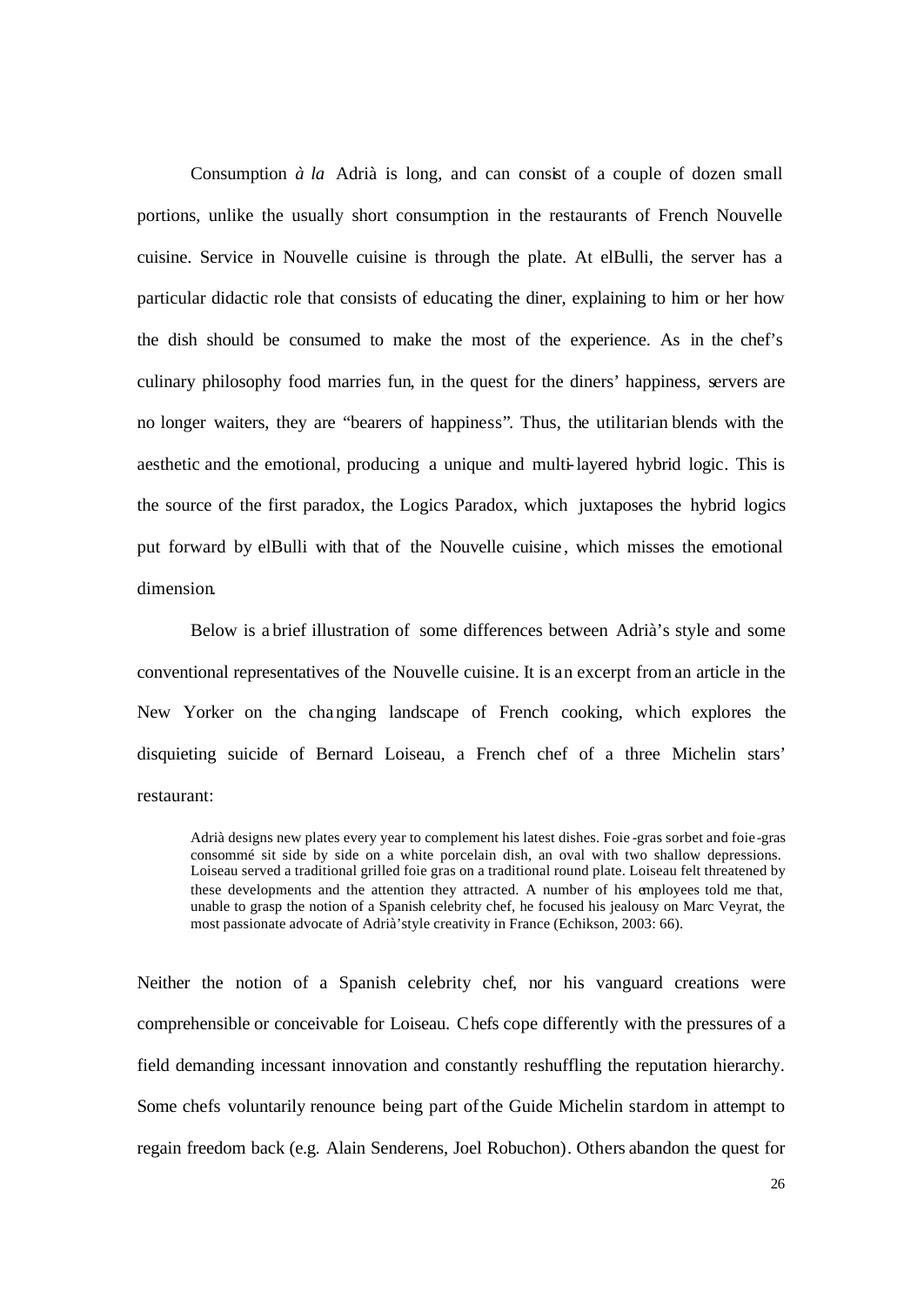invention, praised by the haute cuisine, to embark on extensions of their celebrity brands. The media celebrates, accentuates, and magnifies this tension between the hegemony of the Nouvelle cuisine and the rising alternatives to it, such as the Nueva Spanish cuisine, which puts additional pressures on the survival of reputations and leads to "a shift in the zeitgeist" (Lubow, 2003: 41).

*The Identity Paradox*. The second paradox is about the pursuit of both distinctiveness and inclusion. It is manifested in the chef's pursuit of personal reputation based on a unique style, yet the use of this reputation to raise the collective reputation and identity of modern Spanish cuisine: "It is a movement in Spain. It is not only me. In a culture with a very strong traditional gastronomy, there is a cuisine for the first time with new techniques and concepts. It is a new nouvelle cuisine," affirms Adrià (Lubow, 2003). Asked about his achievements, he tends to divert attention away from his own merits to those of the New Spanish cuisine as a whole, thus using his individual recognition and renown to foster the collective reputation of the local haute cuisine field. Further, he recognizes the contribution of previous generations and shows respect and support for both tradition and new talent.

Thus, paradoxically, Adrià is inclusive rather than exclusive with respect to the the Spanish haute cuisine field. For example, when presenting his work abroad, he is aware of his symbolic role: "… Most of those present were specialist journalists from all over the world... We were aware that we had to leave them with a good impression of contemporary Spanish cuisine, of which we form a part" (Adrià, 2002, 14 August).

As an identity, the chef in Nouvelle cuisine is an artist and a restaurant owner. For Adrià, the chef is also a passionate and disciplined creator, a learned man who advances the culinary knowledge, a marketer of his own reputation, and a missionary of his own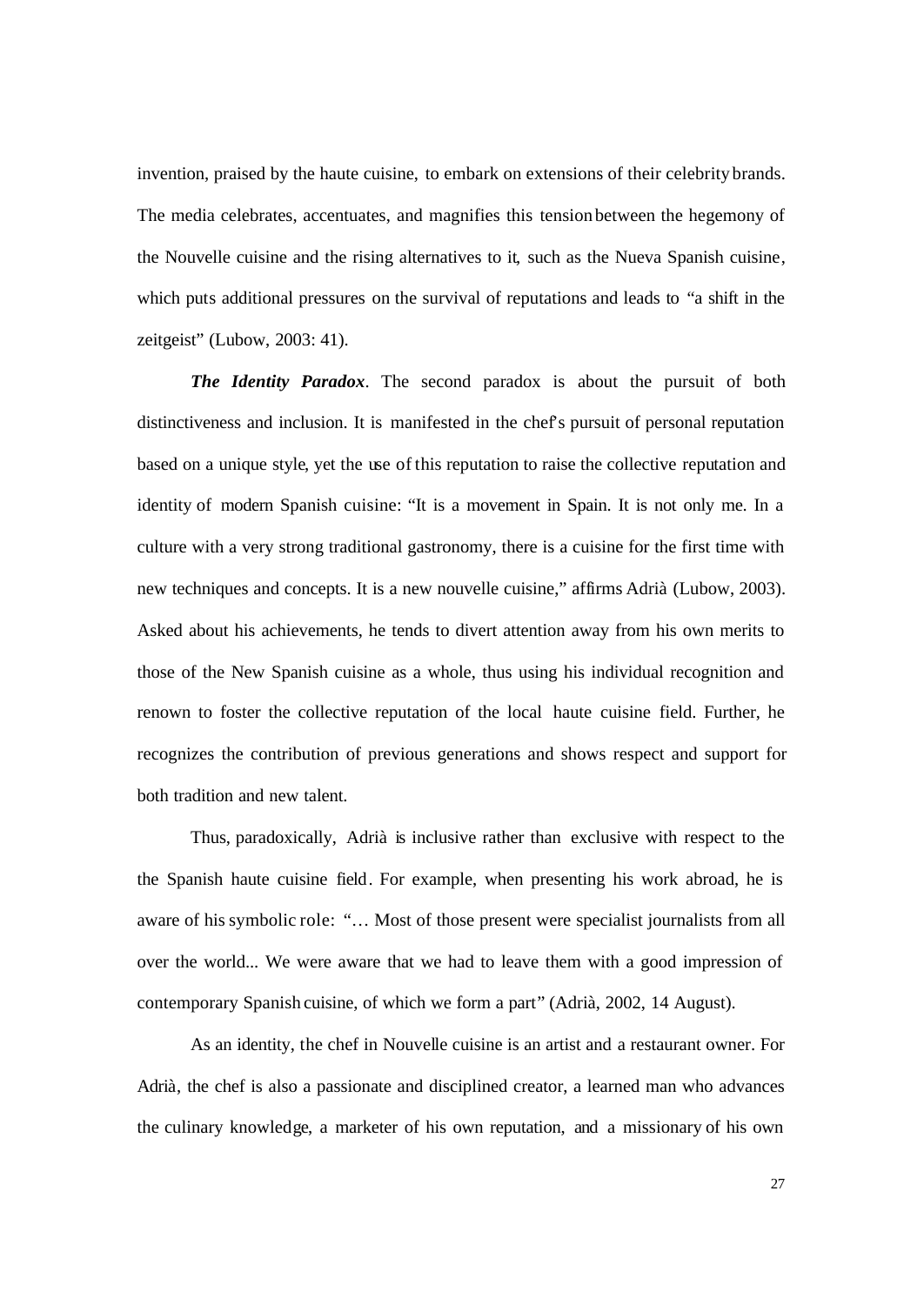ideas and of the reputation of his local field. He is also inclusive, rather than exclusive in building his identity, which allows him to extend his reputation and renown to that of the Spanish culinary field as a whole.

Both the logics and the identity paradoxes generate tensions and conflicts, and thus cook up the seeds for change, which under some circumstances may sprout and trigger action to alter the present order in haute cuisine.

# **CONCLUSIONS**

Our objective was to understand how an institutional entrepreneur initiates change. Our research suggested the following dynamic: the actor's commitment to creativity generates a continuous flow of new ideas, which are then theorized and, because of the actor's reputaiton, considered worthy of attention. This helps them reach the public domain and challenge existing ideas, which in turn leads to paradoxes in the field and a potential for change.

Our first contribution to the institutional literature is to shed light on the initial stage of a change process, when a potential for change gets shaped by identifying its mechanisms (creativity, theorization, reputation, and dissemination) and providing and explanation of how they shape the potential for change. Based on our choice of mechanism-based theorizing, our model can aspire to explain but not to predict (Davis & Marquis, 2005).

Second, this study also adds to the work on cultural industries by providing an insight into how creativity, as a mechanism, is handled in systematic way for the incessant generation of novel ideas. While in the business world such disciplined (Drucker, 1985) and continuous (Hargadon, 1998) innovation is well accepted and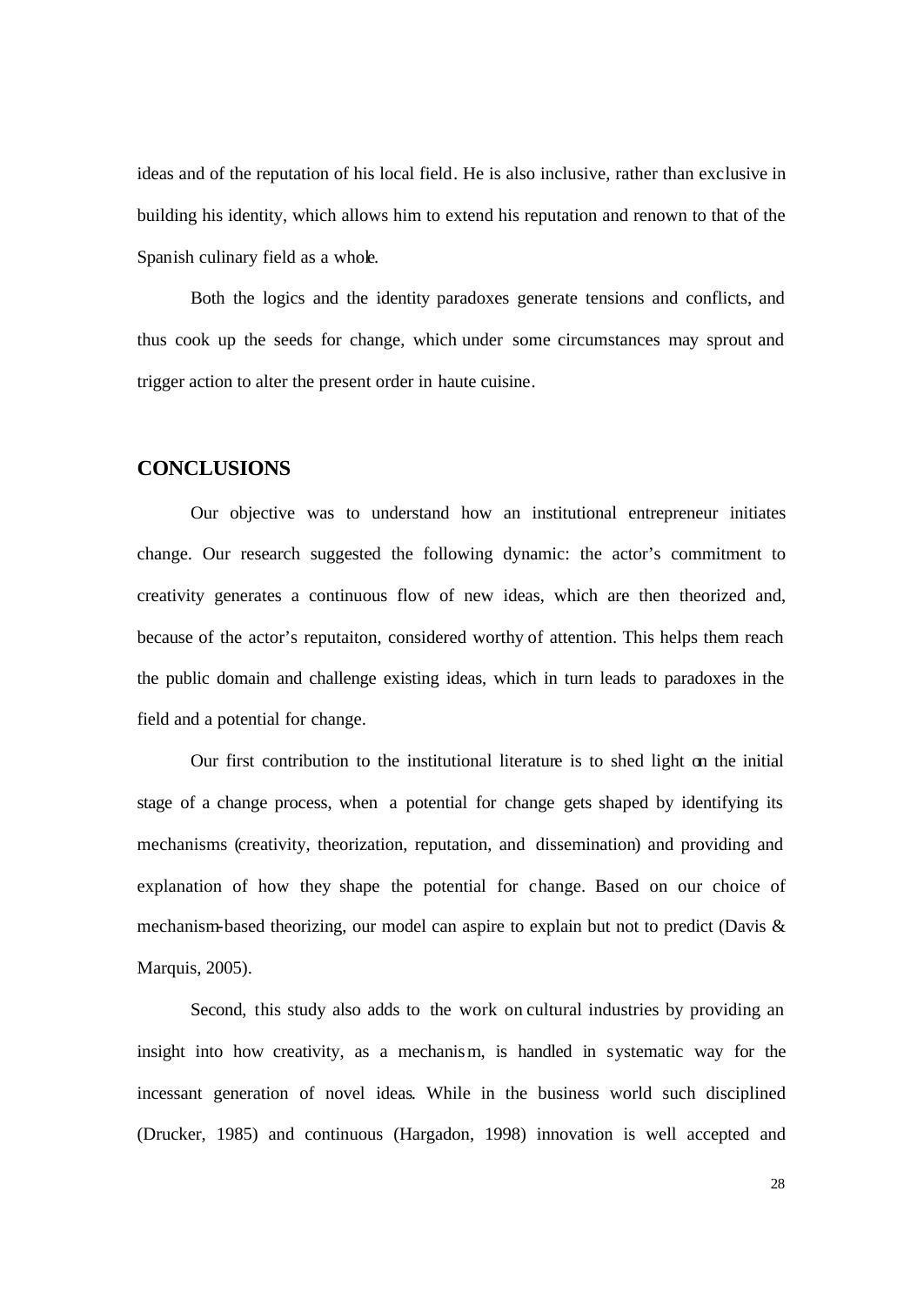manifested in dedicated R&D facilities of science and high technology companies, in cultural sectors having a research lab where artists experiment with new ideas for a dedicated time and in a dedicated space, has been less frequent or usual. The case shows that this R&D-like approach to creativity in a cultural setting can increase the pace and rate of innovation without sacrificing artistic quality and authenticity. Further work is needed on how R&D practices are organized and operate in under-researched areas such as the arts and other cultural settings.

Third, we add to the conversation on theorization, by suggesting that this mechanism operates not only at the stage of legitimating change but also at the rather incipient stage of change initiation. Further, it could be carried out not only at the macro level by legitimate gatekeepers, but also at the micro level by institutional entrepreneurs who internalize this role to gain control over theorization.

Fourth, diffusion has been an essential element in studies of field transformation. Yet, similarly to theorization, diffusion has been depicted as a macro level process, which takes place in the field after a jolt has happened and change has been legitimated through theorization. By focusing on dissemination instead of diffusion, we examined an important, yet largely unstudied process of a proactive spread of new ideas by their authors as a source of potential change.

Next, institutional scholars have been neglectful to the role of actors' reputation in developing a potential for change. While they have recognized that high status actors have it easier to set the change process off, they have said little on how reputation helps the dissemination of ideas by conferring them worthy of attention. Our model provided some insights in that direction.

The two paradoxes we unraveled also add to the understanding of change. Unlike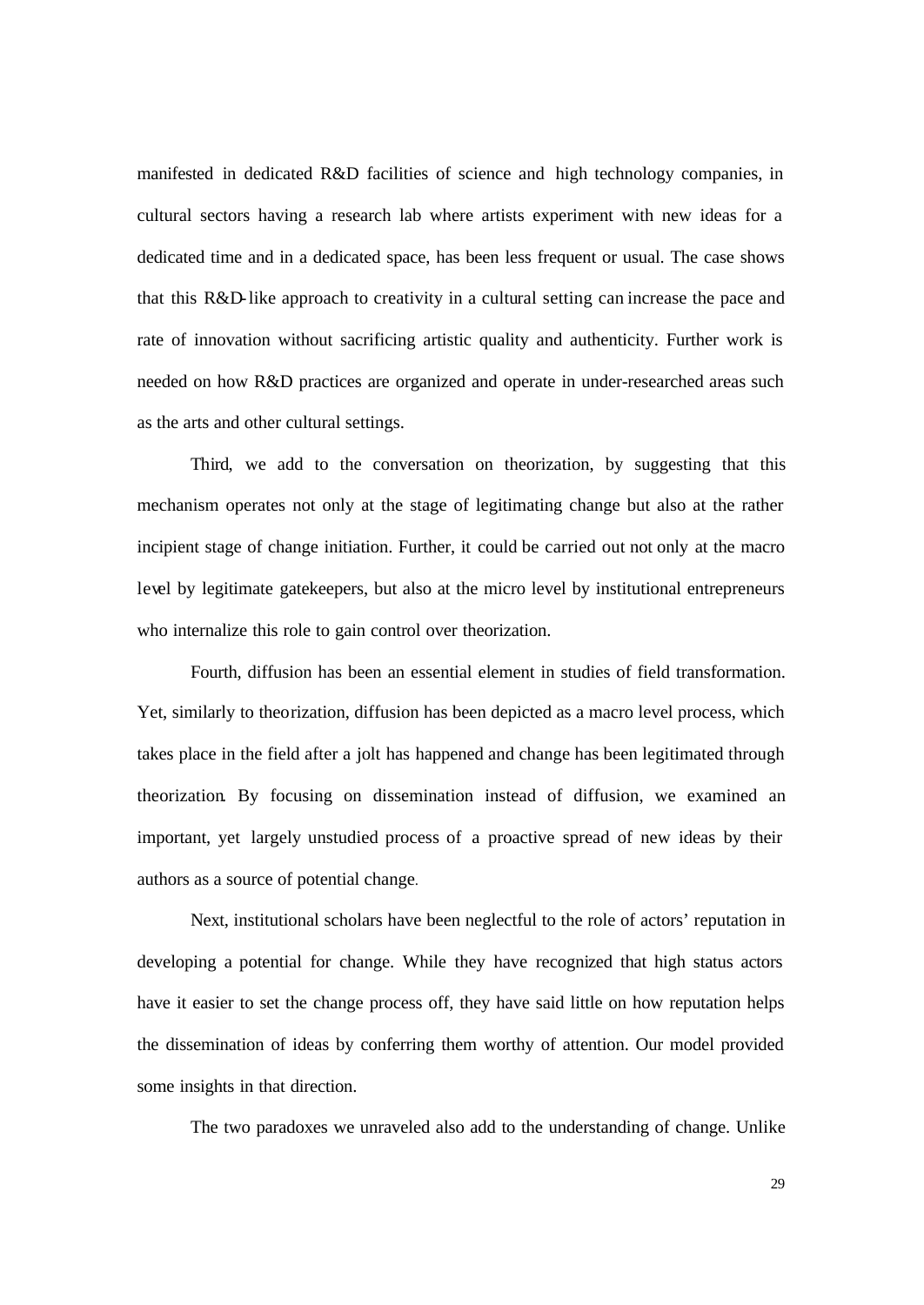conflict-based field change, the identity paradox we put forward sought to explain the emergence of a shock promoted by a high-status agent who influences the field evolution in an inclusive fashion. In this way, we provide an important counterpart to those institutional stories which involve social movements and conflict (Zald, 1996). We believe this is a useful direction for further exploration that may refine understanding of institutional evolution, which is cumulative rather than substitutive. The logics paradox we identified has manifestations beyond haute cuisine in an increasing number of sectors, such as the blending of the expressive and the functional in architecture (Jones and Thornton, 2005), the synthesis between the artistic and mechanical worlds achieved by European modernist architects of the 1890-1930 period who found an aesthetic message in scientific management (Guillén, 1997), or the bringing in of fashion logic into mobile telephony (Djelic & Ainamo, 2005). Further study of logics hybrids that combine multiple dimensions is needed.

In more general terms, this study sought to contribute to the theoretical debate on the role of agency in institutional change. In this sense, we acknowledge that fifteen years later, Fligstein's (1997) concern with the underestimation of "the relative power of actors" (p. 312) in regard with institutional change is still compelling and worth investigation. Exogenous shocks have been recognized as a trigger of change, but the role of continuous creativity of an institutional entrepreneur as a potential endogenous shock has been rather neglected and deserves further attention, beyond the incipient stage of change initiation.

The study has limitations that invite further research. We examined and defined how an institutional entrepreneur initiates change on the basis of a single case. To deepen insight on creativity as a potential endogenous jolt that is able to trigger a field change,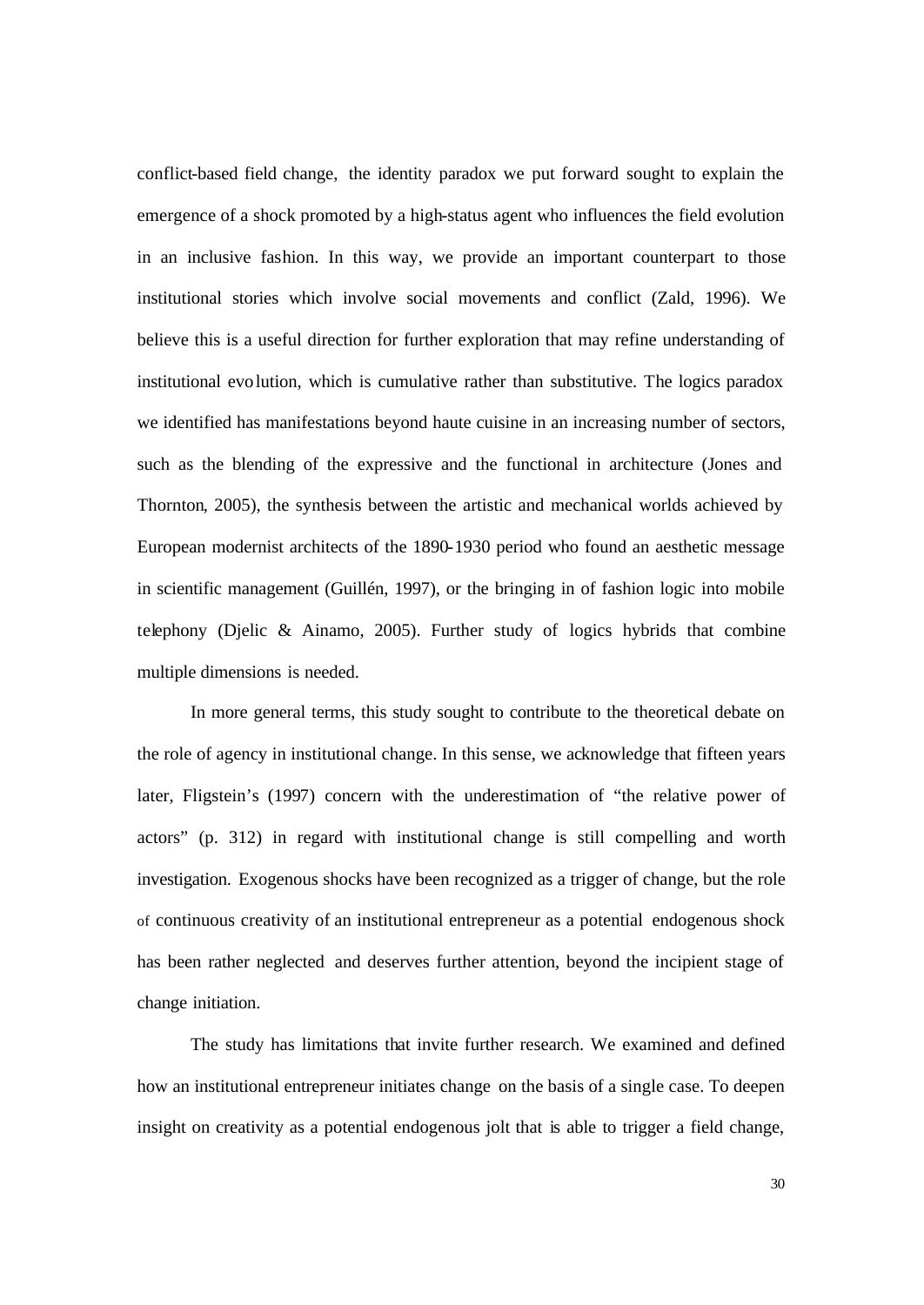cases from other creative sectors should be examined. Furthermore, such framing would require an examination of the composition and relationships in a field before and after the endogenous jolt. Research efforts are also needed to untangle the mechanisms for legitimating and diffusion of the type of change we encountered – cooperative, expansive, and inclusive. Finally, in an era in which creativity is essential to companies' survival and competitiveness, understanding how creativity can be sustained over time may yield useful insights and implications for artistic, academic, and business endeavors.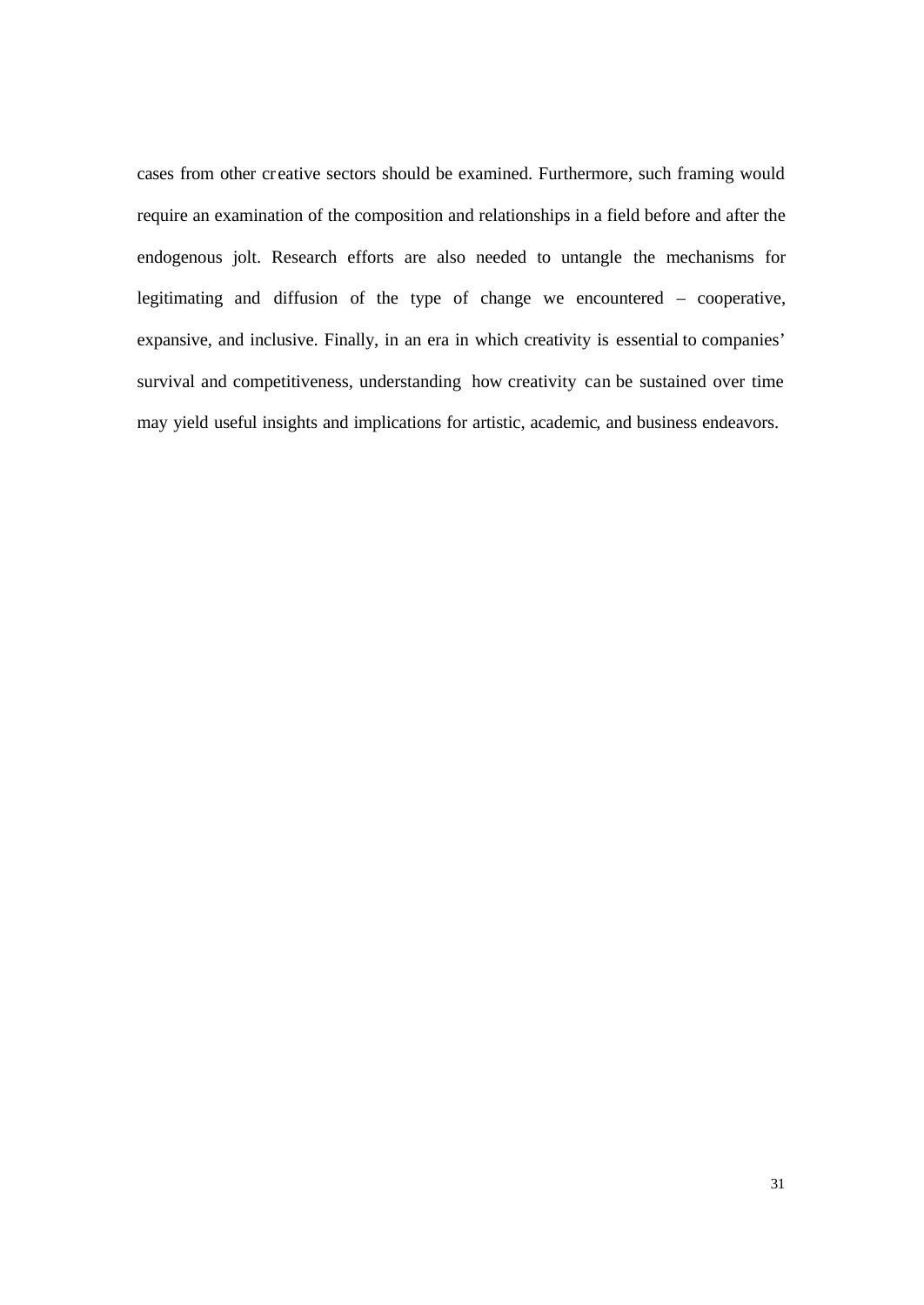#### **References**

- Alvarez, J.L.; Mazza, C.; Strandgaard, J., & Svejenova, S. (2005). "Shielding Idiosyncrasy from Isomorphic Pressures: Towards Optimal Distinctiveness in European Film Organization". *Organization*, 12(6): 863-888.
- Becker, H. S. (1982). *Art Worlds*. Los Angeles: University of California Press.
- Caves, R. (2000). *Creative Industries: Contracts between Art and Commerce.* Cambridge, MA: Harvard University Press.
- Davis, G. & Marquis, C. (2005). Prospects for Organization Theory in the Early Twenty-First Century: Institutional Fields and Mechanisms. *Organization Science*. 16(4): 332-345.
- DiMaggio, P. (1988). Interest and Agency in institutional theory. In *Institutional patterns and organizations: Culture and environment*, L. Zucker (ed), 3-21. Cambridge, MA: Ballinger.
- Djelic, M.-L. & Ainamo, A. (2005). The telecom industry as cultural industry? The transposition o fashion logics into the field of mobile telephony. Research in the Sociology of Organizations, special issue "Transformation in Cultural Industry", 23, 45-80.
- Drazin, R., Glynn, M.A., & Kazanjian, R.K. (1999). Multilevel theorizing about creativity in organizations: A sensemaking perspective. *Academy of Management Review*, 24, 2, 286-307.
- Drucker, P.F. (1985). The discipline of innovation. *Harvard Business Review*, 63(3): 67-72.
- Dutton, J.E. & Jackson, S.E. (1987). Categorizing strategic issues: Links to organizational action. *Academy of Management Review*, 12, 1: 76-90.
- Eisenhardt, K.M. (2002). Building theories from case study research. *In* Huberman, A.M. and Miles, M.B. 2002. (eds.). *The Qualitative Researchers' Companion.* Thousand Oaks, CA: Sage Publications. pp. 5-35.
- Ferguson, P. (1998). A Cultural Field in the Making: Gastronomy in 19<sup>th</sup>-Century France. American *Journal of Sociology*, 104, 3, 597-641.
- Fine, G.A. (1996). Justifying Work: Occupational Rhetorics as Resources in Restaurant Kitchens. *Administrative Science Quarterly*, 41, 90-115.
- Fligstein, N. (1997). So cial skill and institutional theory. *American Behavioral Scientist*, 40(4): 397-405.
- Greenwood, R.G., Suddaby R., & Hinings C.R. (2002). Theorizing change: The role of professional associations in the transformation of institutionalized fields. *Academy of Management Journal*, 45, 58-80.
- Guillén, M.F. (1997). Scientific management's lost aesthetic: Architecture, orgnization, and the Taylorized beauty of the mechanical. *Administrative Science Quarterly*, 42, 4: 682-715.
- Hargadon, A.B. (1998). Firms as knowledge brokers: Lessons in pursuing continuous innovation. *California Management Review*, 209-227.
- Hirsch, P. (1972). Processing fads and fashions: An organization-set analysis of cultural industry system. *American Journal of Sociology*. 77, 4, 639-659.
- Jones, C. (2002). Signaling Expertise: How signals shape careers in creative industries. in Peiperl, M.A., Arthur, M.B. and Anand, N. (eds.). Career Creativity: Explorations in the Remaking of Work. Oxford, UK: Oxford University Press, pp. 209-228.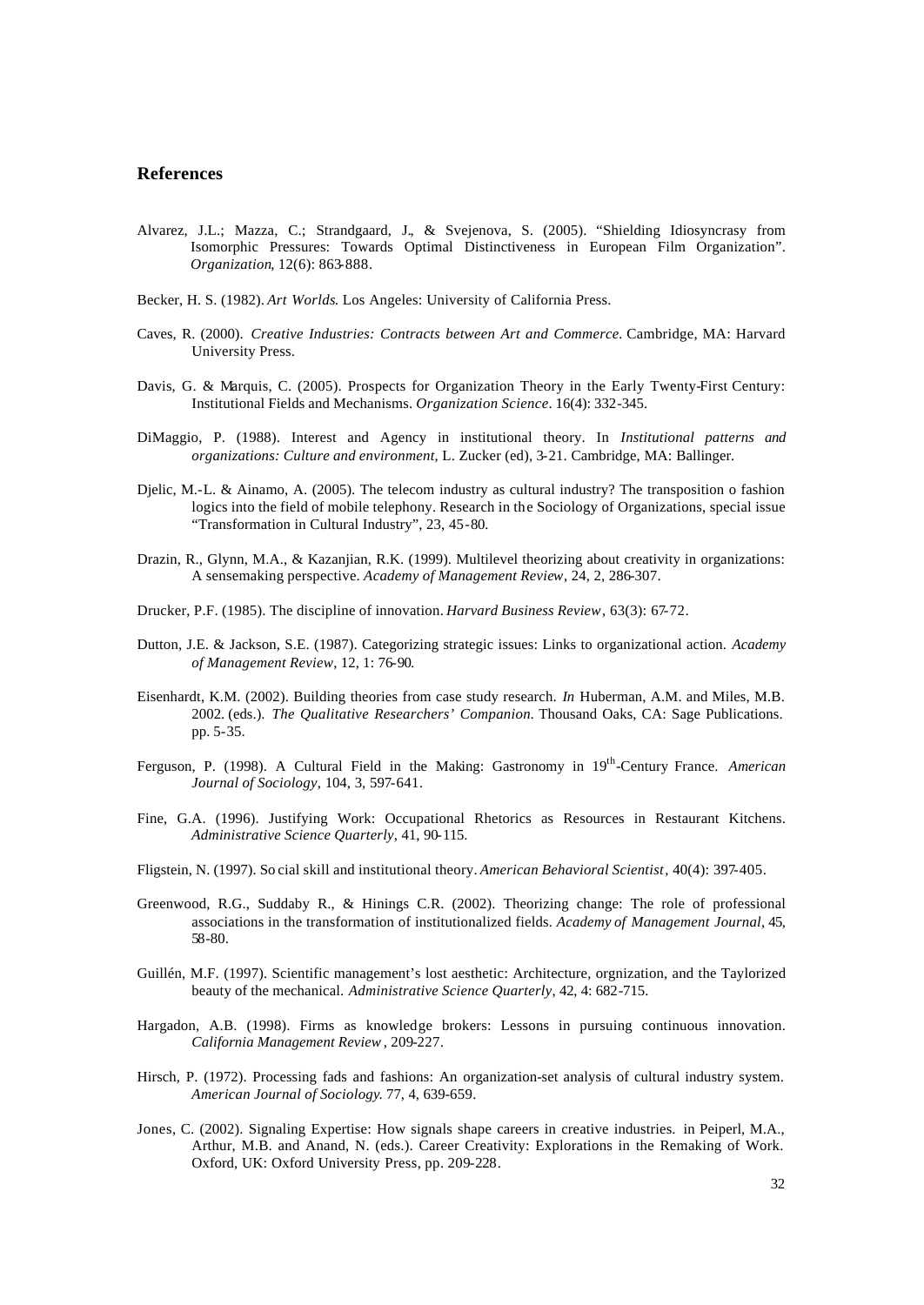- Jones, C. & Thornton, P.H. (2005). Transformation in cultural industries. Research in the Sociology of Organizations, special issue "Transformation in Cultural Industry", 23, xi-xxi.
- Kapsis, R.E. (1992). *Hitchcock: The Making of a Reputation*. Chicago, IL: University of Chicago Press.
- Kaufman, J. & Patterson, O. (2005). Cross-National Cultural Diffusion: The Global Spread of Cricket. *American Sociological Review*. 70(1): 82-110.
- Lang, G. E. & Lang, K. (1988). Recognition and renown: The survival of artistic reputation. *American Journal of Sociology*, 94, 79-109.
- Lampel, J.; Lant, T.; & Shamsie, J. (2000). Balancing act: Learning from organizing practices in cultural industries. *Organization Science*, 11, 3, 263-269.
- Rao, H., Monin, P. & Durand, R. (2005). Border Crossing: Bricolage and the Erosion of Categorical Boundaries in French Gastronomy. *American Sociological Review*, 70, 6: 968-991.
- Rao, H., Monin, P., & Durand, R. (2003). Institutional Change in Toque Ville: Nouvelle Cuisine as an Identity Movement in French Ga stronomy. *American Journal of Sociology*, 108, 4, 795-843.
- Seo, M-G & Creed, W.E.D. (2002). Institutional contradictions, praxis, and institutional change: A dialectical perspective. *Academy of Management Review*, 27(2): 222-247.
- Strauss, A. & Corbin, J. (1998). Basics of Qualitative Research: Grounded Theory Procedures and Techniques. Newbury Park, CA: Sage.
- Suddaby, R. & Greenwood, R. (2005). Rhetorical Strategies of Legitimacy. Administrative Science Quarterly, 50: 35-67.
- Svejenova, S. (2005). "The Path with the Heart": Creating the Authentic Career. Journal of Management Studies, 42(5): 947-974.
- Thornton, P.H., Jones, C., & Kury, K. (2005). Institutional logics and institutional change in organizations: Transformation in accounting, architecture, and publishing. *Research in the Sociology of Organizations*, special issue "Transformation in Cultural Industry", 23, 125-170.
- Weick, K.E., Sutcliffe, K.M., & Obstfeld, D. (2005). Organizing and the process of sensemaking. *Organization Science*, 16(4):409 -421.
- Whetten, D. A. (1989). 'What constitutes a theoretical contribution?'. *Academy of Management Review*, 14, 4, 490–95.
- Whetten, D. A. (2002). 'Modelling-as-theorizing: a systematic methodology for theory development'. In Partington, D. (Ed.), *Essential Skills for Management Research*. London: Sage, 45–71.
- White, H.C. & White, C.A. (1965). *Canvases and Careers: Institutional Change in the French Painting World*. New York: Wiley.
- Yin, R.K. (1994). *Case Study Research: Design and Methods*. 2nd edition. Applied Social Research Methods Series, vol. 5. Thousand Oaks, CA: Sage.
- Zald, M. (1996). Culture, Ideology, & Strategic Framing. In *Comparative Perspectives on Social Movements: Political Opportunities, Mobilizing Structures, & Cultural Framings*, J. McAdam, J. D. McCarthy & M. N. Zald (Eds), 261–274. Cambridge, UK: Cambridge University Press.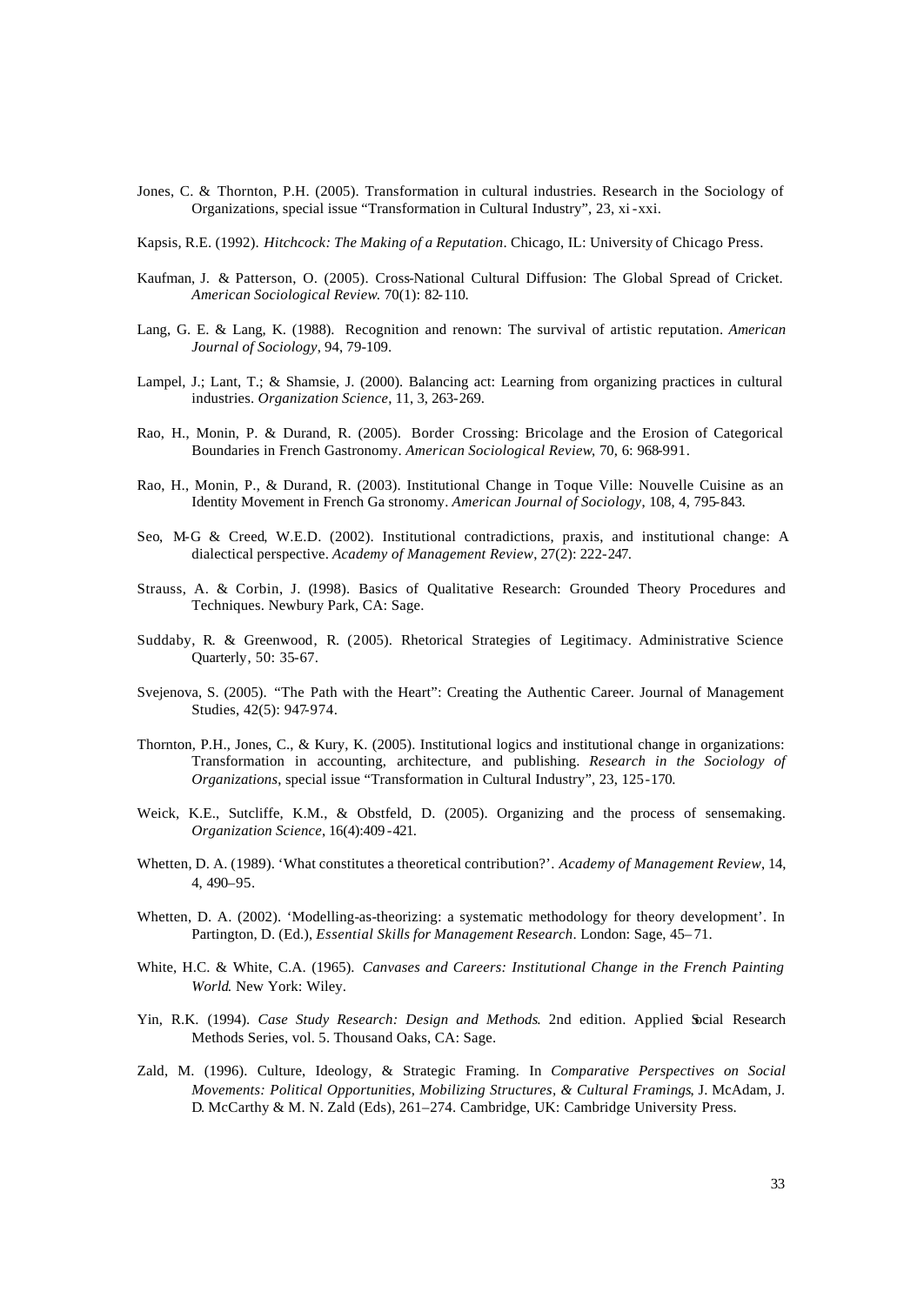| <b>Stages</b>                | 1983-1986                                                                            | 1987-1993                                                                                                                                     | 1994-1997                                                                                                                                                                                                                                       | 1998-2002                                                                                                                                                                                                                               | 2003-2006                                                                                                                                                                           |
|------------------------------|--------------------------------------------------------------------------------------|-----------------------------------------------------------------------------------------------------------------------------------------------|-------------------------------------------------------------------------------------------------------------------------------------------------------------------------------------------------------------------------------------------------|-----------------------------------------------------------------------------------------------------------------------------------------------------------------------------------------------------------------------------------------|-------------------------------------------------------------------------------------------------------------------------------------------------------------------------------------|
|                              |                                                                                      |                                                                                                                                               | PROFESSIONAL EVOLUTION                                                                                                                                                                                                                          |                                                                                                                                                                                                                                         |                                                                                                                                                                                     |
| Career                       | Stage/Co-chef of elBulli <sup>4</sup>                                                | Chef of elBulli<br>(cuisine becomes vocation)                                                                                                 | Chef and co-owner of elBulli                                                                                                                                                                                                                    | Elite chef and co-owner of elBulli                                                                                                                                                                                                      | Celebrity chef and co-owner of elBulli                                                                                                                                              |
| Style                        | French Nouvelle cuisine                                                              | Local heritage (Catalan, Spanish,<br>Mediterranean)                                                                                           | Quest for personal style                                                                                                                                                                                                                        | Personal style                                                                                                                                                                                                                          | Consolidated personal style                                                                                                                                                         |
| Method                       | Learning & Copying Classical<br>and Nouvelle cuisine recipes                         | Inspiration, Adaptation,<br>Association                                                                                                       | Technical-conceptual search                                                                                                                                                                                                                     | Creative methods and principles                                                                                                                                                                                                         | Synthesis, 23 principles (see Exhibit 1)                                                                                                                                            |
| Reputation                   | Enters haute cuisine at the core.<br>as a chef of a two-Michelin-star<br>restaurant  | Respects international and local<br>field conventions                                                                                         | Recognition by peers and critics with highest ratings in leading industry<br>1997 - Third Michelin star (maintained)                                                                                                                            | guides and magazines;<br>1995 - 19 points by Gault & Millau (maintained)                                                                                                                                                                | Renown outside the culinary field; on<br>the cover of major national and<br>international magazine; numerous<br>prestigious awards                                                  |
|                              |                                                                                      |                                                                                                                                               | ORGANIZATIONAL EVOLUTION                                                                                                                                                                                                                        |                                                                                                                                                                                                                                         |                                                                                                                                                                                     |
| Organizing the<br>business   | elBullirestaurant<br>(closed 2 months a year)<br>kitchen of 50m2                     | elBullirestaurant<br>(closed 5 months a year)<br>new kitchen of 325 m2                                                                        | elBullirestaurant<br>(closed 6 months a year)                                                                                                                                                                                                   | elBullirestaurant<br>(closed 6 months a year, serving<br>only dinner)                                                                                                                                                                   | elBullirestaurant<br>(closed 6 months a year, serving only<br>dinner)                                                                                                               |
|                              | Consulting projects for<br>restaurants and hotels on an ad-<br>hoc basis             | Consulting projects for restaurants<br>and hotels on an ad-hoc basis                                                                          | elBullicatering, a catering business<br>based in Barcelona                                                                                                                                                                                      | elBullicatering (Madrid)<br>elBullicarmen - consulting for<br>major quality brands<br>elBullihotel                                                                                                                                      | Consulting to Food, Beverages, and<br>Hotel businesses: own businesses:<br>catering, publishing                                                                                     |
| Organizing the<br>creativity | Sporadic visits to and internship<br>(stage) in restaurants of French<br>elite chefs | Sporadic visits to restaurants of<br>French elite chefs<br>Dedicated time for creativity in<br>cooking at the studio of a Catalan<br>sculptor | R&D section created at the<br>elBullirestaurant (when not serving<br>meals)<br>Temporary workshop at Talaia<br>restaurant (after work)<br>Creativity workshop at the<br>premises of elBullicatering<br>(dedicated to creativity team of<br>two) | elBullitaller - creativity workshop<br>opened in dedicated premises,<br>Barcelona; Additional creativity<br>workshop at the restaurant;<br>Two creativity teams: creativity for<br>the restaurant and creativity<br>applied to business | ALICIA Foundation (scientific, cultural<br>and social work in food)<br>Four creativity teams<br>Scientific department $-$ a bridge<br>between the Creativity Workshop and<br>Alicia |

| <b>TABLE 1</b>                                          |  |
|---------------------------------------------------------|--|
| Ferran Adrià: Professional and Organizational Evolution |  |

<sup>&</sup>lt;sub>4</sub><br>A two-star Guide Michelin restaurant with French influence; Two stars was the highest recognition for a Spanish restaurant until 1987 when Zalacaín in Madrid received three stars from the Guide Michelin.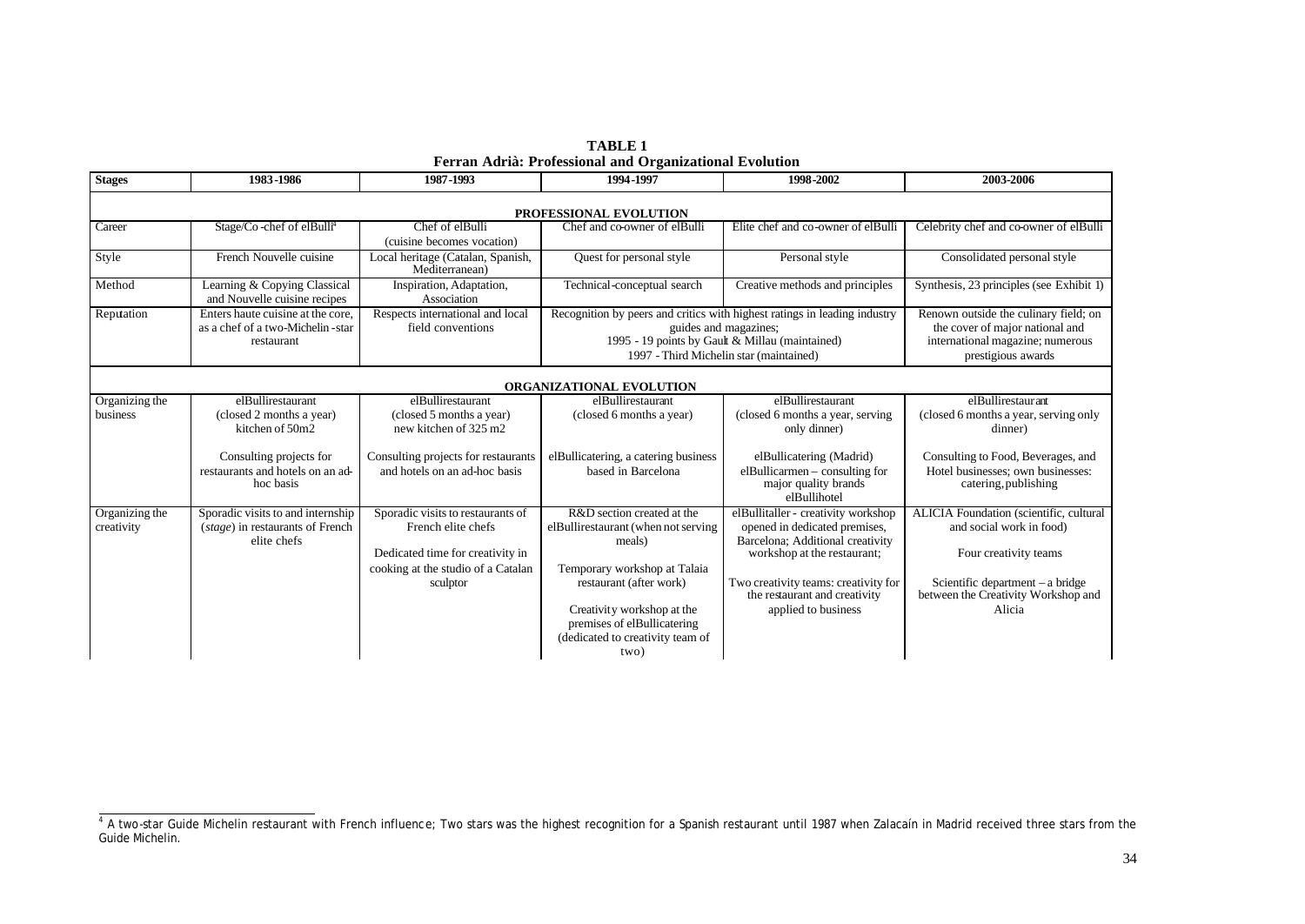*Micro level Macro level*  $\blacklozenge$ *PARADOXES* **CREATIVITY THEORIZATION REPUTATION DISSEMINATION** J *Logics* Ì \*ੂ Concepts Synthesis Recognition Publications *Identity* ı Evolutionary map Renown **Techniques Presentations**  $\mathbf{L}$ ÷  $\rightarrow$ Record-keeping Methods for L  $\blacksquare$ Actor's efforts to Actor's efforts to creativity п Self-reflection spread his/her project and п Organizing work *Potential* protect new ideas  $\blacksquare$ *for field* **Categorization**  $\mathbf{L}$ *change*

**FIGURE 1 How an Institutional Entrepreneur Initiates Change**

| gain<br>attention<br>public<br>qenerated<br>actor's | New ideas<br>are continuously | New ideas<br>are registered<br>in relation to<br>previous work | aa aa bi | New ideas |  | ,…≽ | New ideas<br>become | imm≽ | <b>New ideas</b><br>challenge<br>existing<br>ideas |
|-----------------------------------------------------|-------------------------------|----------------------------------------------------------------|----------|-----------|--|-----|---------------------|------|----------------------------------------------------|
|-----------------------------------------------------|-------------------------------|----------------------------------------------------------------|----------|-----------|--|-----|---------------------|------|----------------------------------------------------|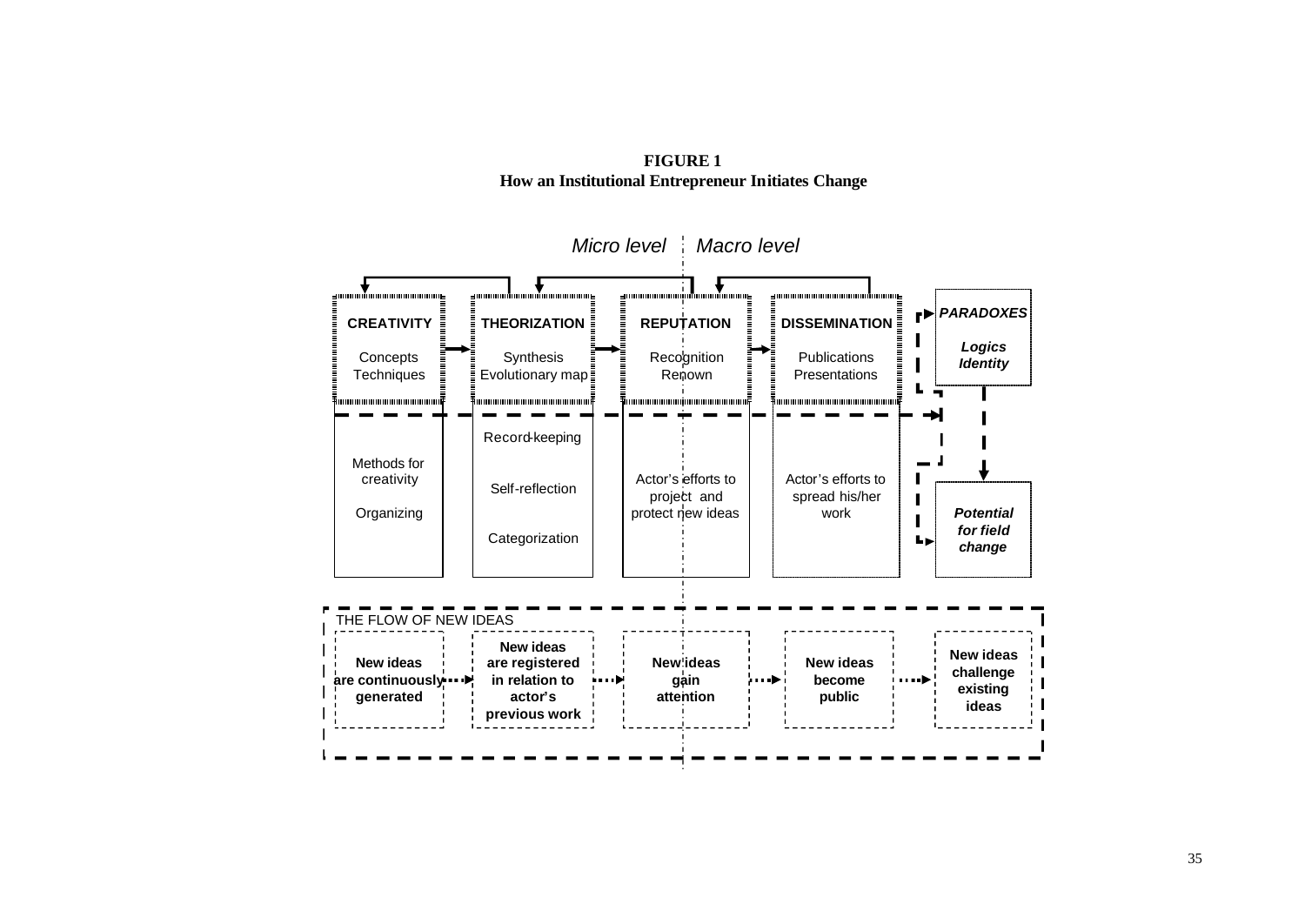### **EXHIBIT 1 Synthesis of elBulli cuisine**<sup>5</sup>

*In the mid-1990s a new style of cuisine began to be forged. Today, this style has been wholly consolidated and may be defined in the following terms:*

**1.** Cooking is a language through which all the following properties may be expressed: harmony, creativity, happiness, beauty, poetry, complexity, magic, humour, provocation and culture.

**2.** The use of top quality products and technical knowledge to prepare them properly æ taken for granted.

**3.** All products have the same gastronomic value, regardless of their price. regardless

**4.** Preference is given to vegetables and seafood, with a key role also being played by dairy products, nuts and other products that make up a light form of cooking. In recent years red meat and large cuts of poultry have been very sparingly used.

**5.** Although the characteristics of the products may be modified (temperature, texture, shape, etc.), the aim is always to preserve the purity of their original flavour, except for processes that call for long cooking or seek the nuances of particular reactions such as the Maillard reaction.

**6.** Cooking techniques, both classic and modern, are a heritage that the cook has to know how to exploit to the maximum.

**7.** As has occurred in most fields of human evolution down the ages, new technologies are a resource for the progress of cooking. progress

**8.** The family of stocks is being extended. Together with the classic ones, lighter stocks performing an identical function are now being used (waters, broths, consommés, clarified vegetable juices, nut milk, etc.).

**9.** The information given off by a dish is enjoyed through the senses; it is also enjoyed and interpreted by reflection.

**10.** Taste is not the only sense that can be stimulated: touch can also be played with (contrasts of temperatures and textures), as well as smell, sight (colours, shapes, trompe d'oeil, etc.), whereby the five senses become one of the main points of reference in the creative cooking process.

**11.** The technique-concept search is the apex of the creative pyramid.

**12.** Creation involves teamwork. In addition, research has become consolidated as a new feature of the culinary creative process.

**13.** The barriers between the sweet and savoury world are being broken down. Importance is being given to a new cold cuisine, particularly in the creation of the frozen savoury world.

**14.** The classical structure of dishes is being broken down: a veritable revolution is underway in first courses and desserts, closely bound up with the concept of symbiosis between the sweet and savoury world; in main dishes the "product-garnish-sauce" hierarchy is being broken down. The contract of the contract of the contract of the contract of the contract of the contract of the contract of the contract of the contract of the contract of the contract of the contract of the contract of t

**15.** A new way of serving food is being promoted. The dishes are finished in the dining room by the serving staff. In other cases the diners themselves participate in this process.

**16.** Regional cuisine as a style is an expression of its own geographical and cultural context as well as its culinary traditions. Its bond with nature complements and enriches this relationship with its environment.

**17.** Products and preparations from other countries are subjected to one's particular style of cooking.

**18.** There are two main paths towards attaining harmony of products and flavours: through memory (connection with regional cooking traditions, adaptation, deconstruction, former modern recipes), or through new combinations.

**19.** A culinary language is being created which is becoming more and more ordered, that on some occasions establishes a relationship with the world and language of art.

**20.** Recipes are designed to ensure that harmony is to be found in small servings.

**21.** Decontextualisation, irony, spectacle, performance are completely legitimate, as long as they are not superficial but respond to, or are closely bound up with, a process of gastronomic reflection.

**22.** The *menu de dégustation* is the finest expression of avant-garde cooking. The structure is alive and subject to changes. Concepts such as snacks, *tapas*, pre-desserts, are coming into

**23.** Knowledge and/or collaboration with experts from different fields (gastronomic culture, history, industrial design, etc.,) is essential for progress in cooking. In particular collaboration with the food industry and the scientific world has brought about fundamental advances. Sharing this knowledge among cooking professionals has contributed to this evolution.

<sup>&</sup>lt;sup>5</sup> Source: http://www.elBulli.com (last accessed on 24<sup>th</sup> July, 2006)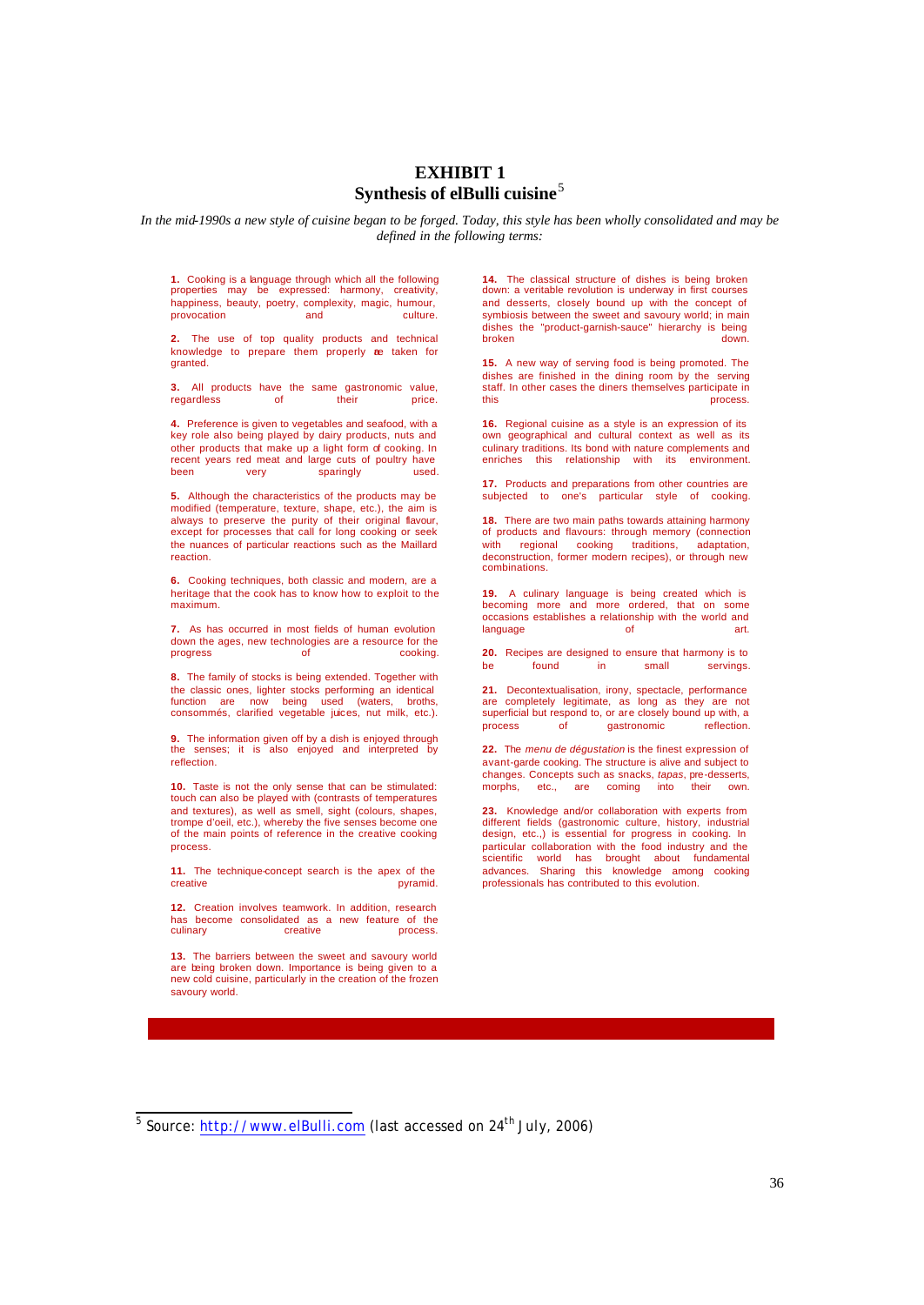### **APPENDIX A Data Sources**

#### *Sources in Spanish*

- (a) 1 semi-structured interview with Ferran Adrià (19 December 2005, duration: 57 min, recorded).
- (b) 1 semi-structured interview with Toni Massanés, Director of Alicia, an initiative of Ferran Adrià with Caixa Manressa and the Generalitat de Catalunya, and an expert in haute cuisine (10 May 2005, duration: 2 hours, recorded).
- (c) Notes from attended round table with participation of Ferran Adrià at the Innovation Forum (Forum de la Innovación, CIDEM, Barcelona, 15 November 2004).
- (d) Adrià, F.A., Soler, J., & Adrià, A. (2005, 2004, 2003, 2002): 5 volumes (elBulli, 1983-1993; elBulli, 1994-1997; elBulli, 1998-2002, elBulli 2003 and elBulli 2004) by Ferran Adrià, his business partner Juli Soler, and his creative partner and brother Albert Adrià, with personal accounts by core members of the team and reflections and conceptualization of their evolution. (over 2,000 pages and 4 CDs).
- (e) Herrero, G. & Casal, P. (2004). *Au Gourmand*. A documentary (50 min). Tornasol Films and Continental Films. Features Ferran Adrià explaining the evolution of his creative methods, concepts and techniques.
- (f) 31 articles in El País (August, 2001) with personal accounts by Ferran Adrià, written in collaboration with Xavier Moret, describing the travels of Ferran Adrià and his team to different countries as a creative method and source of new ideas and inspiration (627 words per article on average).
- (g) Planellas, M. (2002). Los viajes de Adrià. 9 September, infonomia.com.
- (h) Lo Mejor de la Gastronomía, 2006, Guía española (máxima puntuación: 10), Rafael García Santos.
- (i) Adrià, F. (1999). La cocina moderna española. Anuario El País 1999, p. 306.
- (j) Bueno, P. & Ortega, R. (2001). Un cuarto de siglo en la cocina española. Revista de Libros de la fundación de Caja Madrid, #55 -56, pp. 25-29.
- (k) Castán, P. (2004). Ferran Adrià. Interview. El Periódico, 10 September, pp. 40-41.
- (l) De la Serna, V. (2004). Ferran Adrià: el Picasso de la cocina. Descubrir el arte, v, 60.
- (m) Delgado, C. (2001). Juan Mari Arzak y Ferran Adrià: Dos genios de la cocina. Ronda Iberia, August, pp. 51 -54.
- (n) Fancelli, A. (1999). Ferran Adrià: El mejor cocinero del mundo. El País Semanal, pp. 16-26.
- (o) Fernández Rubio, A. (2005). Cocineros galácticos. El País Semanal. 27 March.
- (p) García Santos, R. (2005). ElBulli: ¿10?. Editorial, http://www.lomejordelagastronomia.com, 19 September.
- (q) Ivison, P. (2003). Conversaciones con Pedro Ximénez. Club de Gourmets, March, pp. 42-53.
- (r) Ivorra, A. (2002). Ferran Adriá, el cocinero más "Bullicioso". Arte de Vivir, September.
- (s) Jarque, F. (2005). Ferran Adrià. El País, 6 August, pp. 2-3.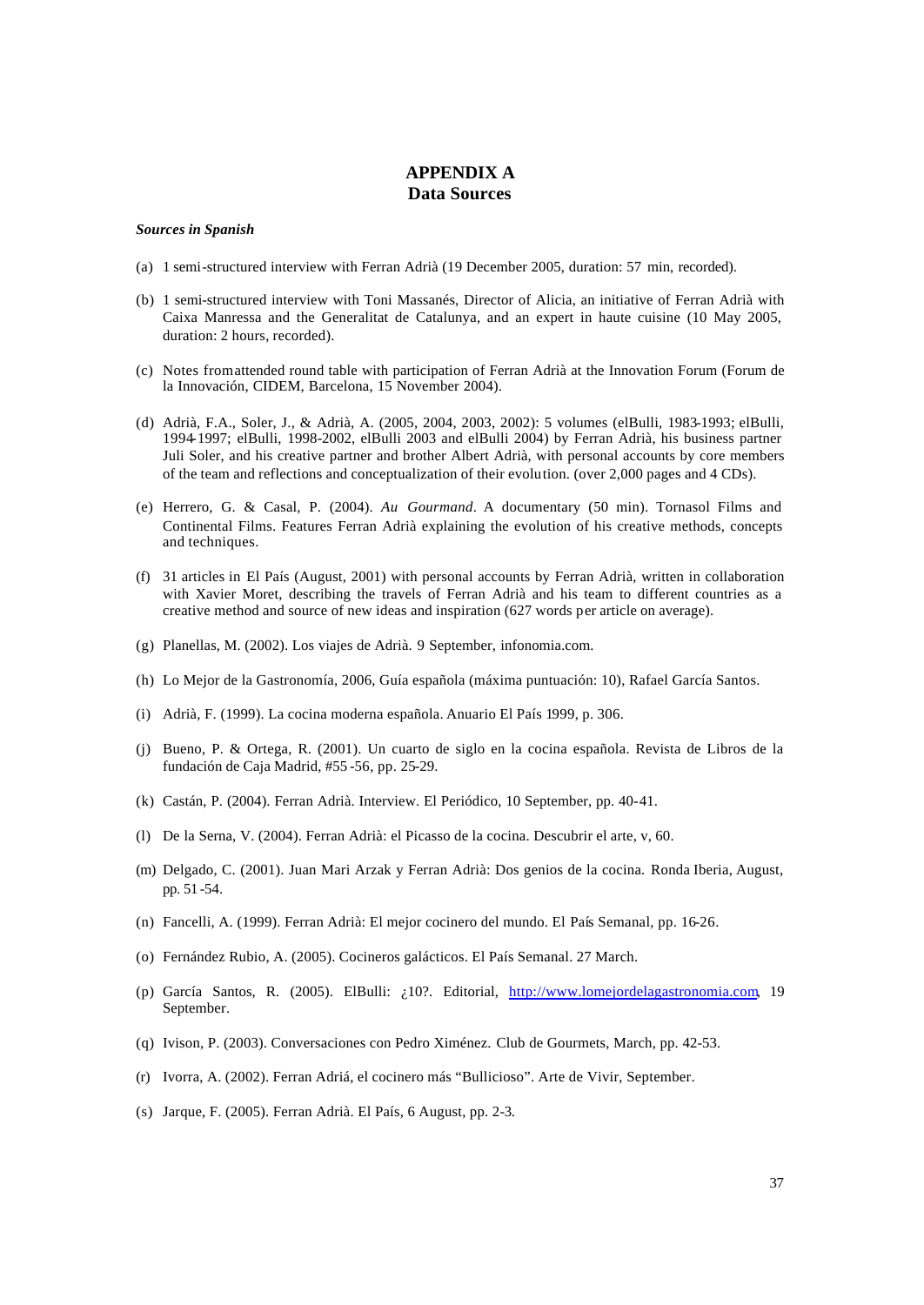- (t) Jolonch, C. (2005). Carme Ruscalleda. Entrevista. Magazine, La Vanguardia, 11 December, pp. 26-36.
- (u) López Morales, T. (2004). Los mejores gestores... de su imagen. Actualidad Económica, 23 September, pp. 18.24.
- (v) Molina, V. (2005). La suma de dos talentos. Revista Fuera de Serie (Expansión), September, #77, pp. 38-39.
- (w) Moret, X. (2005). Carles Abellán, un cocinero en moto. A Prologue. In Abellán, C. 'Carles Abellán: Las tapas de Comerç 24', pp. 23-45. Barcelona, Spain: Cartoné.
- (x) Oppenheim, C.H. (2003). La magia de Ferran Adrià. Bonvivant. August, pp. 24-32.
- (y) Rogado, B. (1998). El rey de la cocina. Futuro, December.
- (z) Rodríguez, J. (2002). La cocina que sorprende al mundo. *El País Semanal*, 24 November, pp. 40-
- (aa) Ruiz Mantilla, J. (2005). El viaje del fogón a la imprenta. El País, 18 December, p. 36.
- (bb) Vicente, A. (2003). Albert Adrià. Director del Taller de ElBulli. Diario Vasco. 11 February.
- (cc) Villalobos Bregasa, C. (2004). Ferran Adrià, hombre de negocios. Capital, #46, July, pp. 30-32.
- (dd) http://www.caixamanresa.es/alicia/ website of Alicia: Alimentació i Ciencia al Servei de la Societat. Foundation supported by the Generalitat de Catalunya, Caixa Manresa.
- (ee) http://www.nh-hotels.com/site/fastgood/es/que-es.htm website of Fast Good restaurant, outcome of Ferran Adrià's consulting work with NH Hotels.

#### *Sources in English*

- (a) http://www.elBulli.com/ official website of ElBulli in English.
- (b) Apple Jr, R.W. (2005). Standing on Tradition, Chef Reaches for the Sky. The New York Times, May 11.
- (c) Aspden, P. (2004) 'Dishing Out a Culinary Philosophy'. Financial Times. June 6.
- (d) Bourdain, A. (2003). Aboard Spaceship Adrià. Food Arts, 15th Anniversary Collector's issue, December.
- (e) Bruni, F. (2005). Sci-Fi Cooking Tries Dealing with Reality. The New York Times. May 11
- (f) Chua-Eoan, H. (2000). Cooking Up Surprises. Time, November 13. Special issue "Innovators Time 100: The Next Wave".
- (g) Echikson, W. (2003). Death of a Chef. The New Yorker. May 12, pp. 61 -
- (h) Fayward, J. (2000). The Cuisine Artiste. Time, November 13. Special issue "Innovators Time 100: The Next Wave"
- (i) Graff, J. (2004). Ferran Adrià: Gastronomic Innovator. Time, April 26. Special Issue "The Time 100: The A-list of the world's most influential people".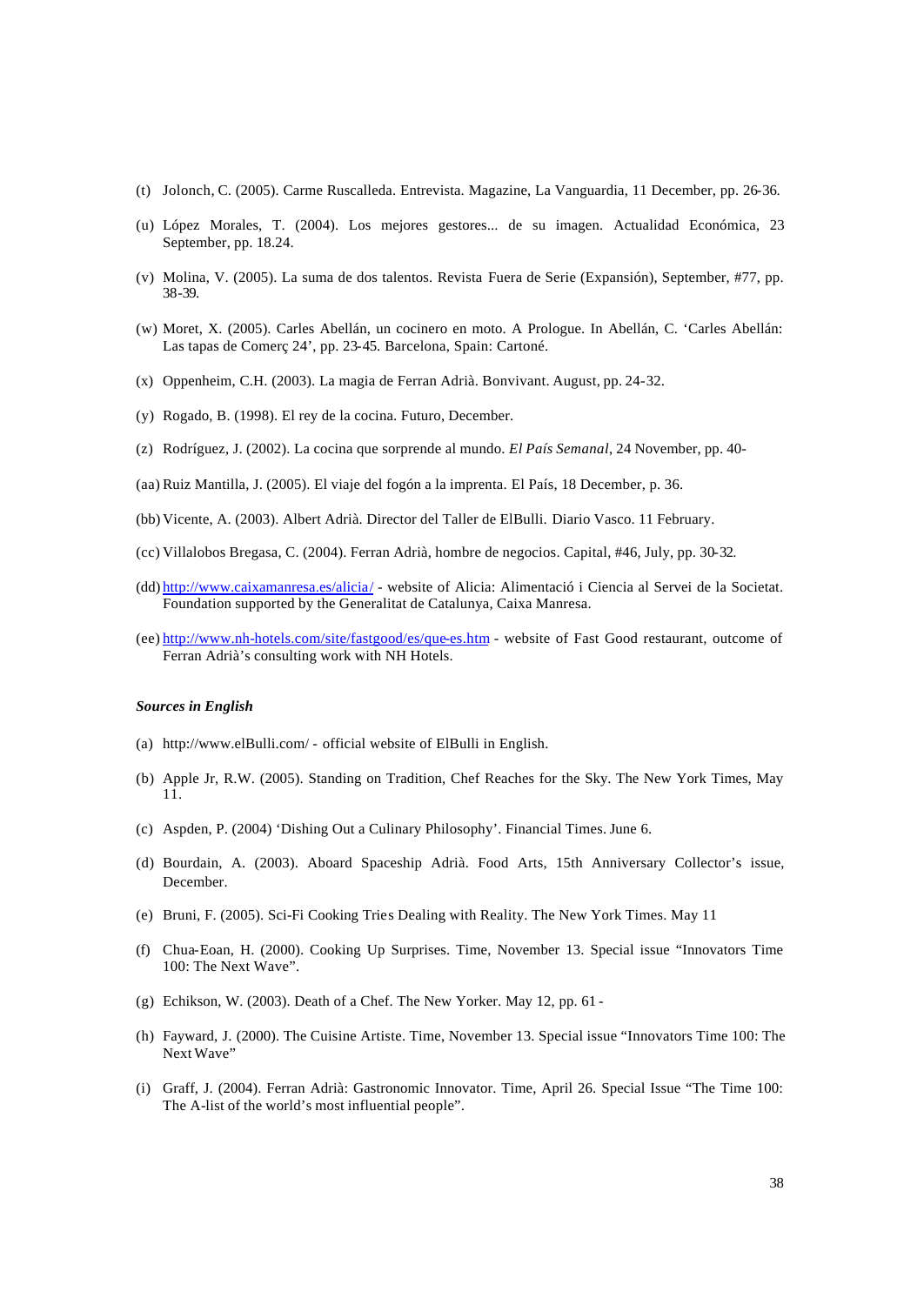- (j) Jacobs, M. (2004). The Gastronomic Genius of ElBulli. July 31. Telegraph Magazine.
- (k) Kemp, M. (2002). Vive la Difference. The Independent, October 19, p. 54.
- (l) Kotkin, C. (2002). Ferran Adrià: the Salvador Dalí of the Spanish Kitchen. The Wine News, May.
- (m) Lubow, A. (2003). A Laboratory of Taste. The New York Times Magazine, August 10, pp. 38, 8 pages.
- (n) Lubow, A. (2003). Spain 1: France 0. The Guardian. September 10, p. 8.
- (o) Lusa, A. & Cid, N. (2003). Ferran Adrià: A Genius of Modern Cuisine. La Noria, November, pp. 4-5.
- (p) Matthews, T. (2004). Ferran Adrià and the Cuisine of Tomorrow. Wine Spectator, 15 December, 29(14), pp. 36-56.
- (q) Murphy, A. (2003). Inside the World's Best Kitchen. The Daily Telegraph, July 20, p.1.
- (r) Ryan, N. R. (2002). Ferran Adrià. Great Chefs Magazine, January 12, pp. 53, 67-68.
- (s) Simon, C. (2004). The World According to Adrià. Restaurant, #62, April 7-20, pp. 11-
- (t) Steingarten, J. (2004). Over the tapas. Vogue, December, pp. 264-274.
- (u) Stryker, M. with E. Daly (2000). Making 'Magic' in the Kitchen. Newsweek, August 28, pp. 58-59.
- (v) Von Bremzen, A. (2005). Fast Times with Ferran Adrià. Food & Wine, February, pp. 101-127.
- (w) Webster, J. (2000). Food Lab. The Independent, November 18, pp. 8, 9, 11.
- (x) Wright, C (2001). ElBulli: The Science of Desert. Pastry Art & Design, February, pp. 44-

#### *Sources in other languages*

Normand, J.-M. (2004). Ferran Adrià: L'alchimiste. *Le Monde*, #2, 25 to 31 January, pp. 24-33.